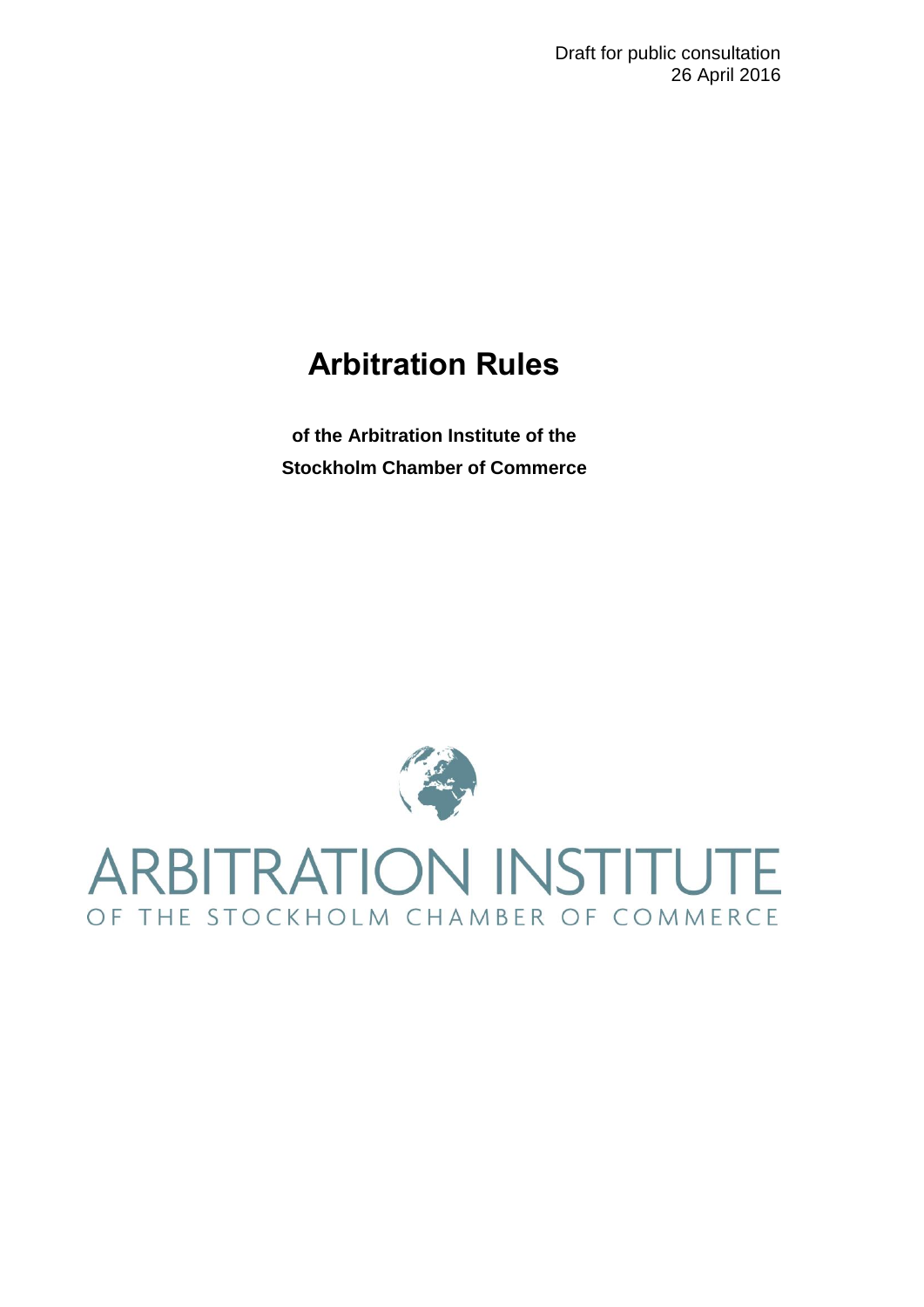Any dispute, controversy or claim arising out of or in connection with this contract, or the breach, termination or invalidity thereof, shall be finally settled by arbitration in accordance with the Arbitration Rules of the Arbitration Institute of the Stockholm Chamber of Commerce.

#### *Recommended additions:*

The arbitral tribunal shall be composed of three arbitrators/a sole arbitrator.

The seat of arbitration shall be […].

The language of the arbitration shall be […].

The substantive law of […] shall be applied.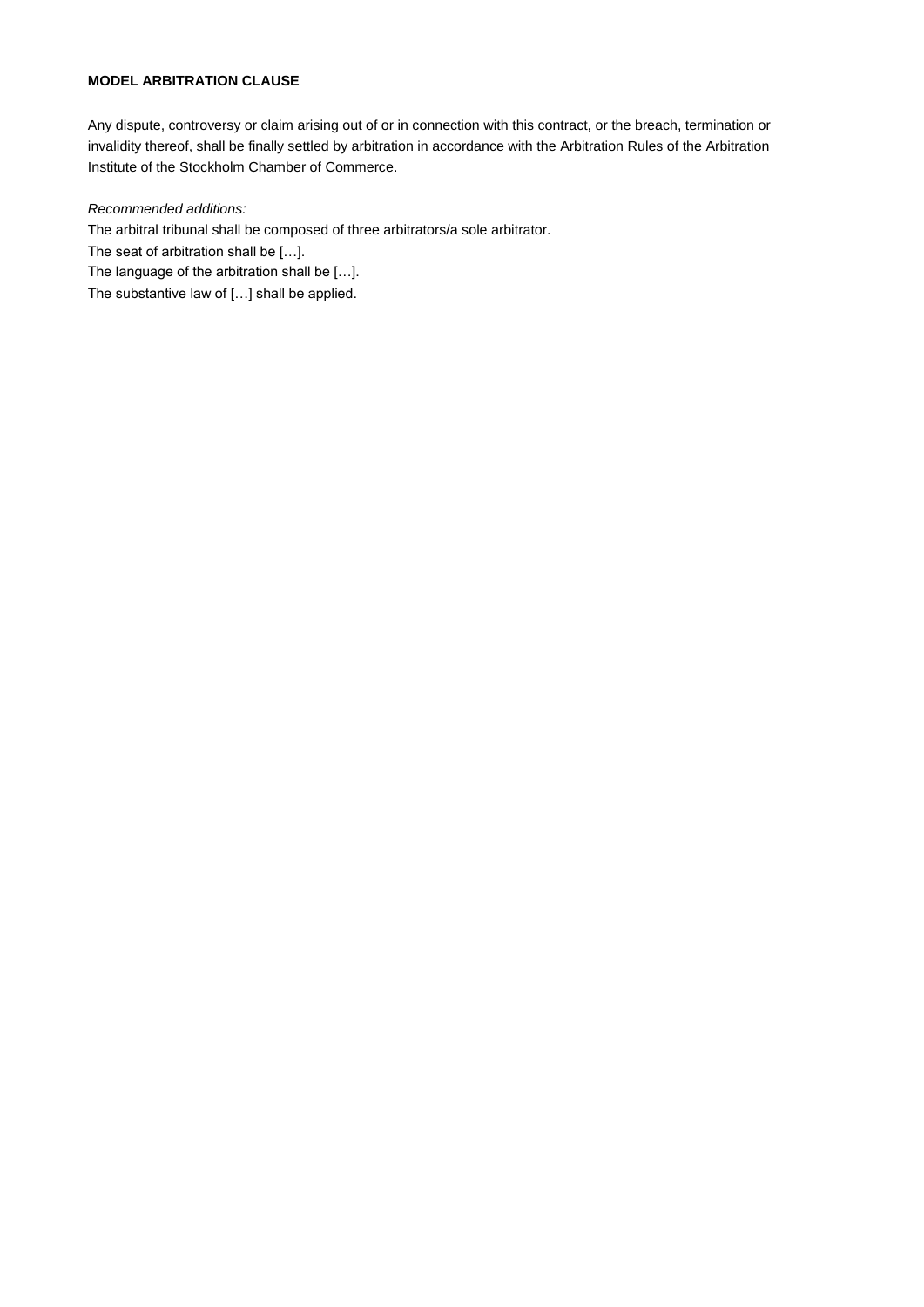#### **ARBITRATION RULES OF THE**

#### **ARBITRATION INSTITUTE OF THE**

#### **STOCKHOLM CHAMBER OF COMMERCE**

Adopted by the Stockholm Chamber of Commerce and in force as of 1 January 2017

Under any arbitration agreement referring to the Arbitration Rules of the Arbitration Institute of the Stockholm Chamber of Commerce (the "Arbitration Rules") the parties shall be deemed to have agreed that the following rules, or such amended rules, in force on the date of the commencement of the arbitration, or the filing of an application for the appointment of an Emergency Arbitrator, shall be applied unless otherwise agreed by the parties.

*The English text prevails over other language versions*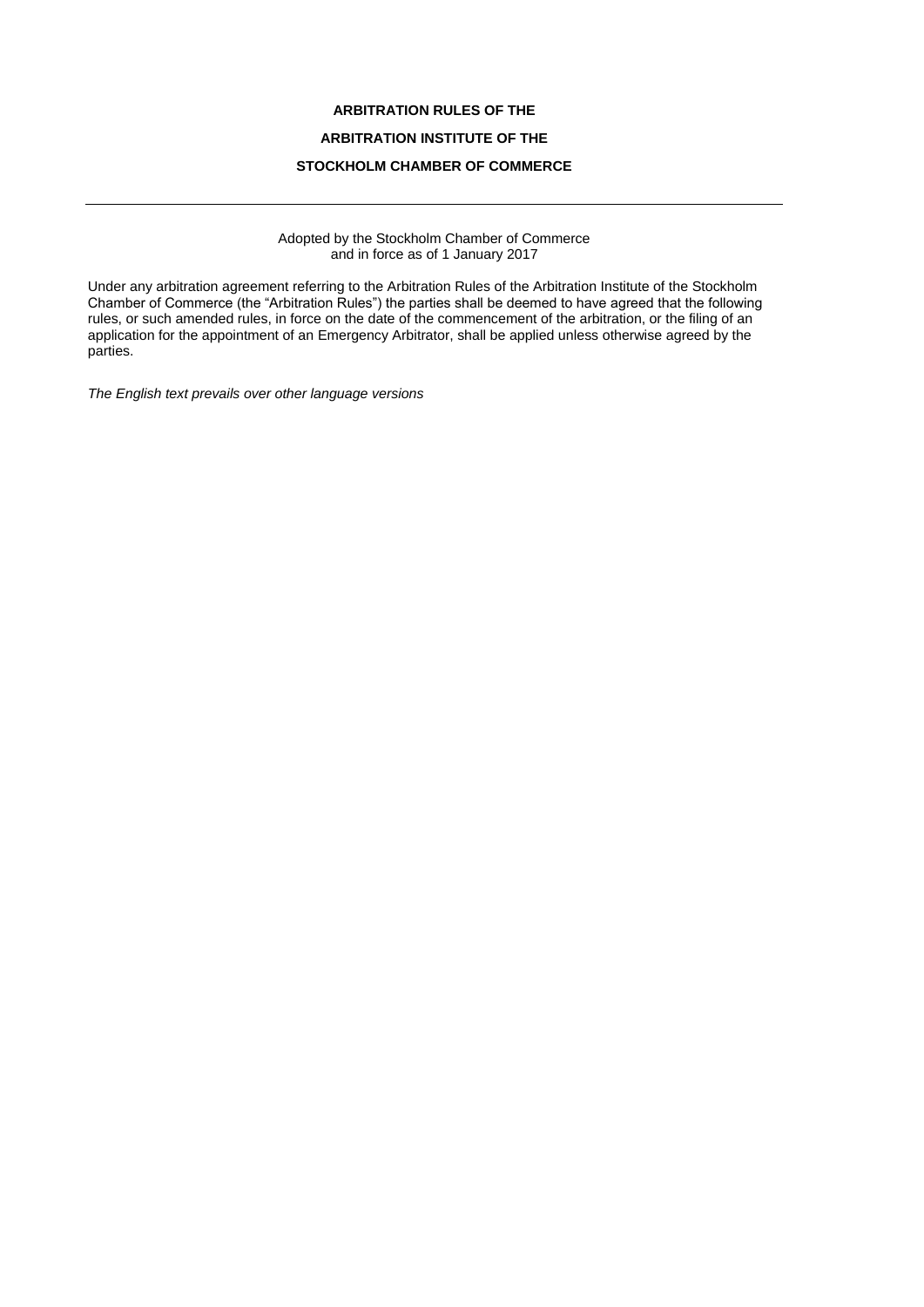#### **ARBITRATION RULES OF THE ARBITRATION INSTITUTE OF THE STOCKHOLM CHAMBER OF COMMERCE**

#### **Arbitration Institute of the Stockholm Chamber of Commerce**

Article 1 About the SCC

#### **General rules**

- Article 2 General conduct of the participants to the arbitration Article 3 Confidentiality
- Article 4 Time periods
- Article 5 Notices

#### **Commencement of proceedings**

| Article 6  | <b>Request for Arbitration</b>     |
|------------|------------------------------------|
| Article 7  | <b>Registration Fee</b>            |
| Article 8  | Commencement of arbitration        |
| Article 9  | Answer                             |
| Article 10 | Request for further details        |
| Article 11 | Decisions by the Board             |
| Article 12 | Dismissal                          |
| Article 13 | Joinder of additional parties      |
| Artiola 1A | Multiple contracts in a single art |

- Article 14 Multiple contracts in a single arbitration
- Article 15 Consolidation of arbitrations

#### **Composition of the Arbitral Tribunal**

- Article 16 Number of arbitrators
- Article 17 Appointment of arbitrators
- Article 18 Impartiality and independence
- Article 19 Challenge to arbitrators
- Article 20 Release from appointment
- Article 21 Replacement of arbitrators

#### **The proceedings before the Arbitral Tribunal**

Article 22 Referral to the Arbitral Tribunal Article 23 Conduct of the arbitration by the Arbitral Tribunal Article 24 Administrative secretary of the Arbitral Tribunal Article 25 Seat of arbitration Article 26 Language Article 27 Applicable law<br>Article 28 Case manager Case management conference and provisional timetable Article 29 Written submissions Article 30 Amendments Article 31 Evidence Article 32 Hearings Article 33 Witnesses<br>Article 34 Experts ap Experts appointed by the Arbitral Tribunal Article 35 Default Article 36 Waiver Article 37 Interim measures Article 38 Security for costs Article 39 Summary procedure Article 40 Communications from the Arbitral Tribunal Article 41 Close of proceedings

#### **Awards and decisions**

| Article 42 | Awards and decisions |
|------------|----------------------|
|            |                      |

- Article 43 Making of awards Article 44 Time limit for final award
- Article 45 Separate award
- Article 46 Settlement or other grounds for termination of the arbitration
- Article 47 Effect of an award
- Article 48 Correction and interpretation of an award<br>Article 49 Additional award
- Additional award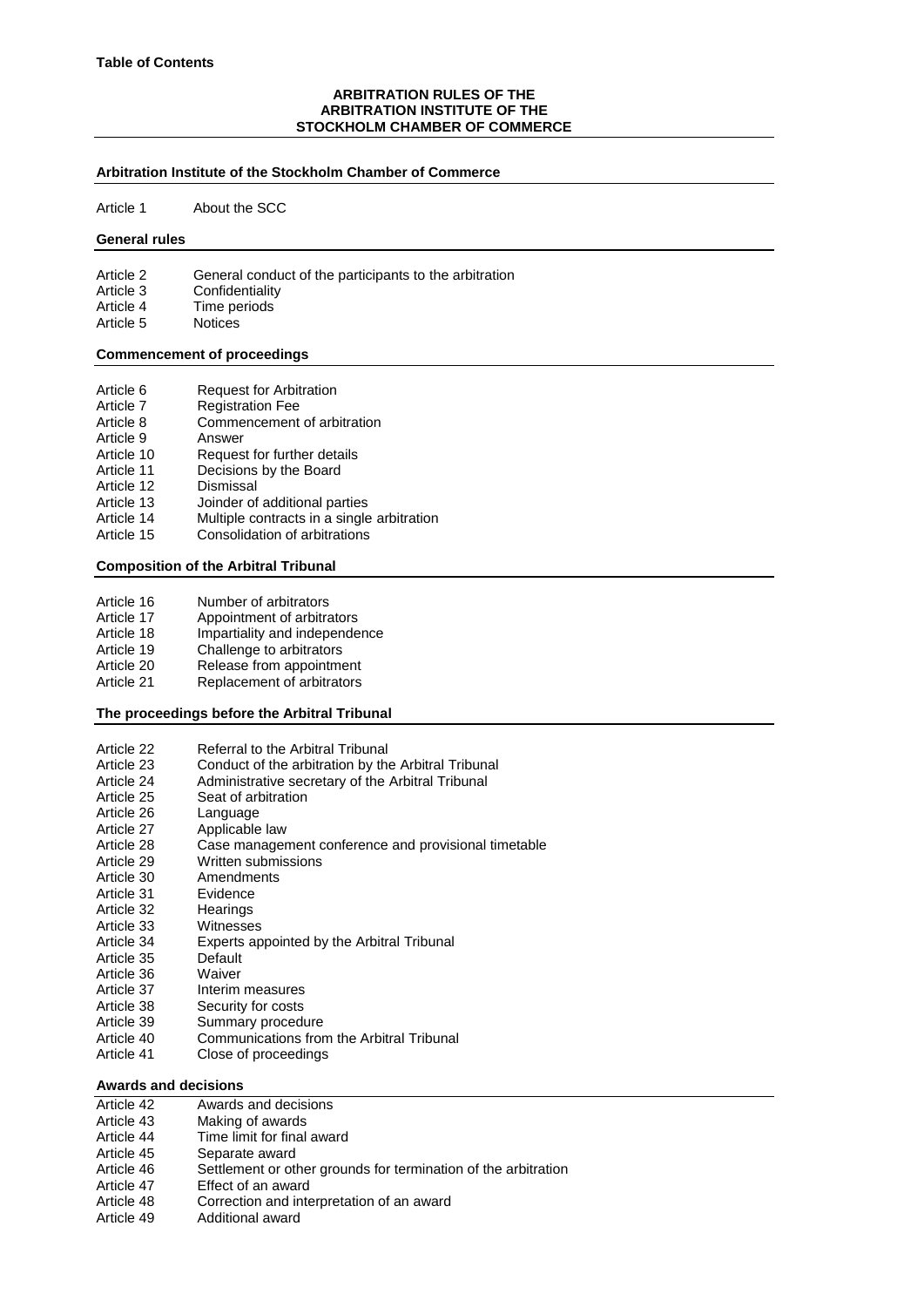#### **Costs of the Arbitration**

| Article 50 | Costs of the Arbitration  |
|------------|---------------------------|
| Article 51 | Costs incurred by a party |
| Article 52 | Advance on Costs          |

#### **Miscellaneous**

Article 53 Exclusion of liability

#### **APPENDIX I – ORGANISATION**

| Article 1<br>Article 2<br>Article 3<br>Article 4<br>Article 5<br>Article 6<br>Article 7<br>Article 8 | About the SCC<br>Function of the SCC<br>The Board<br>Appointment of the Board<br>Removal of a member of the Board<br>Function of the Board<br>Decisions by the Board<br>The Secretariat |
|------------------------------------------------------------------------------------------------------|-----------------------------------------------------------------------------------------------------------------------------------------------------------------------------------------|
| Article 9                                                                                            | Procedures                                                                                                                                                                              |
|                                                                                                      |                                                                                                                                                                                         |

#### **APPENDIX II – EMERGENCY ARBITRATOR**

- Article 1 Emergency Arbitrator<br>Article 2 Application for the application
- Application for the appointment of an Emergency Arbitrator
- Article 3 Notice
- Article 4 Appointment of the Emergency Arbitrator
- Article 5 Seat of the emergency proceedings<br>Article 6 Referral to the Emergency Arbitrator
- Referral to the Emergency Arbitrator
- Article 7 Conduct of the emergency proceedings<br>Article 8 Emergency decisions on interim measure
- Article 8 Emergency decisions on interim measures<br>Article 9 Binding effect of emergency decisions
- Binding effect of emergency decisions
- Article 10 Costs of the emergency proceedings

#### **APPENDIX III – INVESTMENT DISPUTES**

- Article 1 Scope of application
- Article 2 Number of arbitrators<br>Article 3 Submission by a Thire
- Article 3 Submission by a Third Person<br>Article 4 Submission by a non-disputing
- Submission by a non-disputing Party to the treaty

#### **APPENDIX IV – SCHEDULE OF COSTS**

#### **Arbitration Costs**

- Article 1 Registration Fee<br>Article 2 Fees of the Arbiti
- Article 2 Fees of the Arbitral Tribunal<br>Article 3 Administrative Fee
- Article 3 Administrative Fee<br>Article 4 Expenses
- Expenses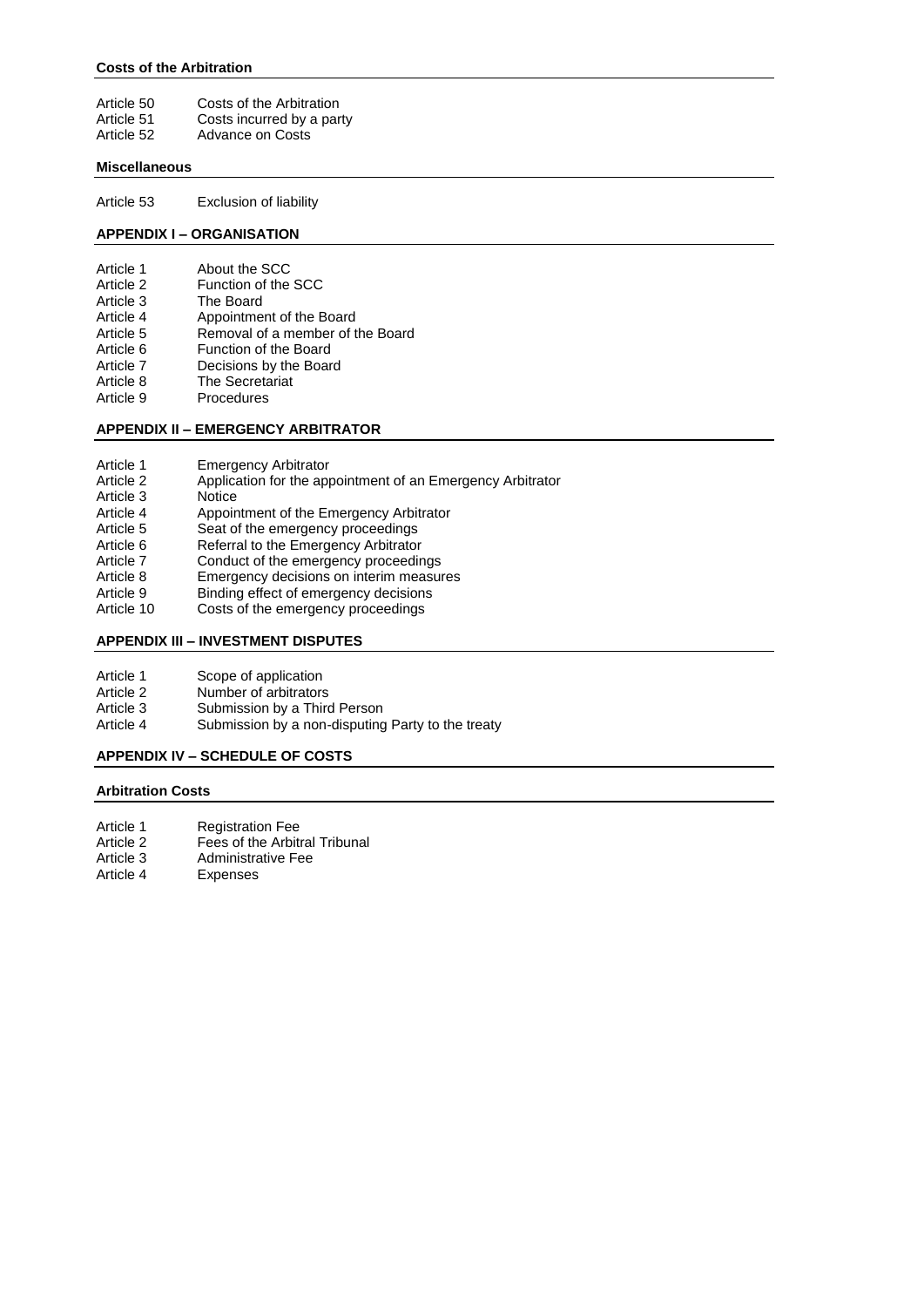#### **ARBITRATION RULES OF THE ARBITRATION INSTITUTE OF THE STOCKHOLM CHAMBER OF COMMERCE**

#### **Arbitration Institute of the Stockholm Chamber of Commerce**

#### **Article 1 About the SCC**

The Arbitration Institute of the Stockholm Chamber of Commerce (the "SCC") is the body responsible for the administration of disputes in accordance with the "SCC Rules"; the Arbitration Rules of the Arbitration Institute of the Stockholm Chamber of Commerce (the "Arbitration Rules") and the Rules for Expedited Arbitrations of the Stockholm Chamber of Commerce (the "Rules for Expedited Arbitrations"), and other procedures or rules agreed upon by the parties. The SCC is composed of a board of directors (the "Board") and a secretariat (the "Secretariat"). Detailed provisions regarding the organisation of the SCC are set out in Appendix I.

#### **General Rules**

#### **Article 2 General conduct of the participants to the arbitration**

- (1) Throughout the proceedings, the SCC, the Arbitral Tribunal and the parties shall act in an efficient and expeditious manner.
- (2) In all matters not expressly provided for in these Rules, the SCC, the Arbitral Tribunal and the parties shall act in the spirit of these Rules and shall make every reasonable effort to ensure that any award is legally enforceable.

#### **Article 3 Confidentiality**

Unless otherwise agreed by the parties, the SCC, the Arbitral Tribunal and any administrative secretary of the Arbitral Tribunal shall maintain the confidentiality of the arbitration and the award.

#### **Article 4 Time periods**

The Board may, on application by either party or on its own motion, extend any time period set for a party to comply with a particular direction.

#### **Article 5 Notices**

- (1) Any notice or other communication from the Secretariat or the Board shall be delivered to the last known address of the addressee.
- (2) Any notice or other communication shall be delivered by courier or registered mail, facsimile, e-mail or any other means that records the sending of the communication.
- (3) A notice or communication sent in accordance with paragraph (2) shall be deemed to have been received by the addressee on the date it would normally have been received given the means of communication used.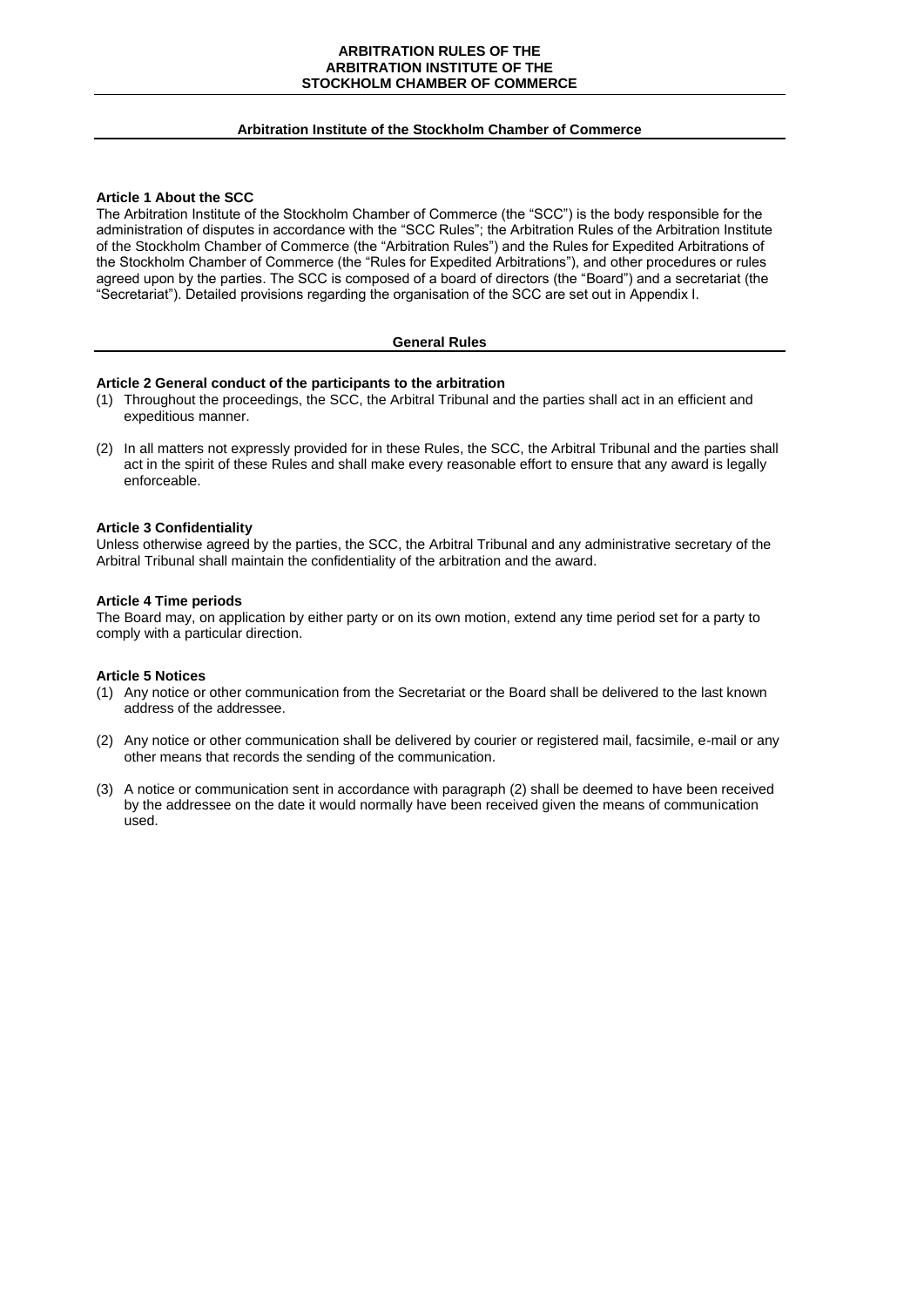#### **Article 6 Request for Arbitration**

- (1) A Request for Arbitration shall include:
	- (i) a statement of the names, addresses, telephone and facsimile numbers and e-mail addresses of the parties and their counsel;
	- (ii) a summary of the dispute;
	- (iii) a preliminary statement of the relief sought by the Claimant;
	- (iv) a copy or description of the arbitration agreement or clause under which the dispute is to be settled;
	- (v) comments on the number of arbitrators and the seat of arbitration; and
	- (vi) if applicable, the name, address, telephone number, facsimile number and e-mail address of the arbitrator appointed by the Claimant.
- (2) A Request for Arbitration shall also include any request for consolidation pursuant to Article 15. Where such a request is made, the Request for Arbitration shall not include the information set out in subparagraph (vi) above.

#### **Article 7 Registration Fee**

- (1) Upon filing the Request for Arbitration, the Claimant shall pay a Registration Fee. The amount of the Registration Fee shall be determined in accordance with the Schedule of Costs (Appendix IV) in force on the date the Request for Arbitration is filed.
- (2) If the Registration Fee is not paid upon filing the Request for Arbitration, the Secretariat shall set a time period within which the Claimant shall pay the Registration Fee. If the Registration Fee is not paid within this time period, the Secretariat shall dismiss the Request for Arbitration.

#### **Article 8 Commencement of arbitration**

Arbitration commences on the date the SCC receives the Request for Arbitration.

#### **Article 9 Answer**

- (1) The Secretariat shall send a copy of the Request for Arbitration and any attached documents to the Respondent. The Secretariat shall set a time period within which the Respondent shall submit an Answer to the SCC. The Answer shall include:
	- (i) any objections concerning the existence, validity or applicability of the arbitration agreement; however, failure to object shall not preclude the Respondent from raising such objections at any time up to and including the submission of the Statement of Defence;
	- (ii) an admission or denial of the relief sought in the Request for Arbitration;
	- (iii) a preliminary statement of any counterclaims or set-offs;
	- (iv) comments on the number of arbitrators and the seat of arbitration; and
	- (v) if applicable, the name, address, telephone number, facsimile number and e-mail address of the arbitrator appointed by the Respondent.
- (2) The Answer shall also include any request for consolidation pursuant to Article 15. Where such a request is made by the Respondent, or has been made by the Claimant pursuant to Article 6, the Answer shall not include the information set out in subparagraph (v) above.
- (3) The Secretariat shall send a copy of the Answer to the Claimant. The Claimant may be given an opportunity to submit comments on the Answer, having regard to the circumstances of the case.
- (4) Failure by the Respondent to submit an Answer shall not prevent the arbitration from proceeding.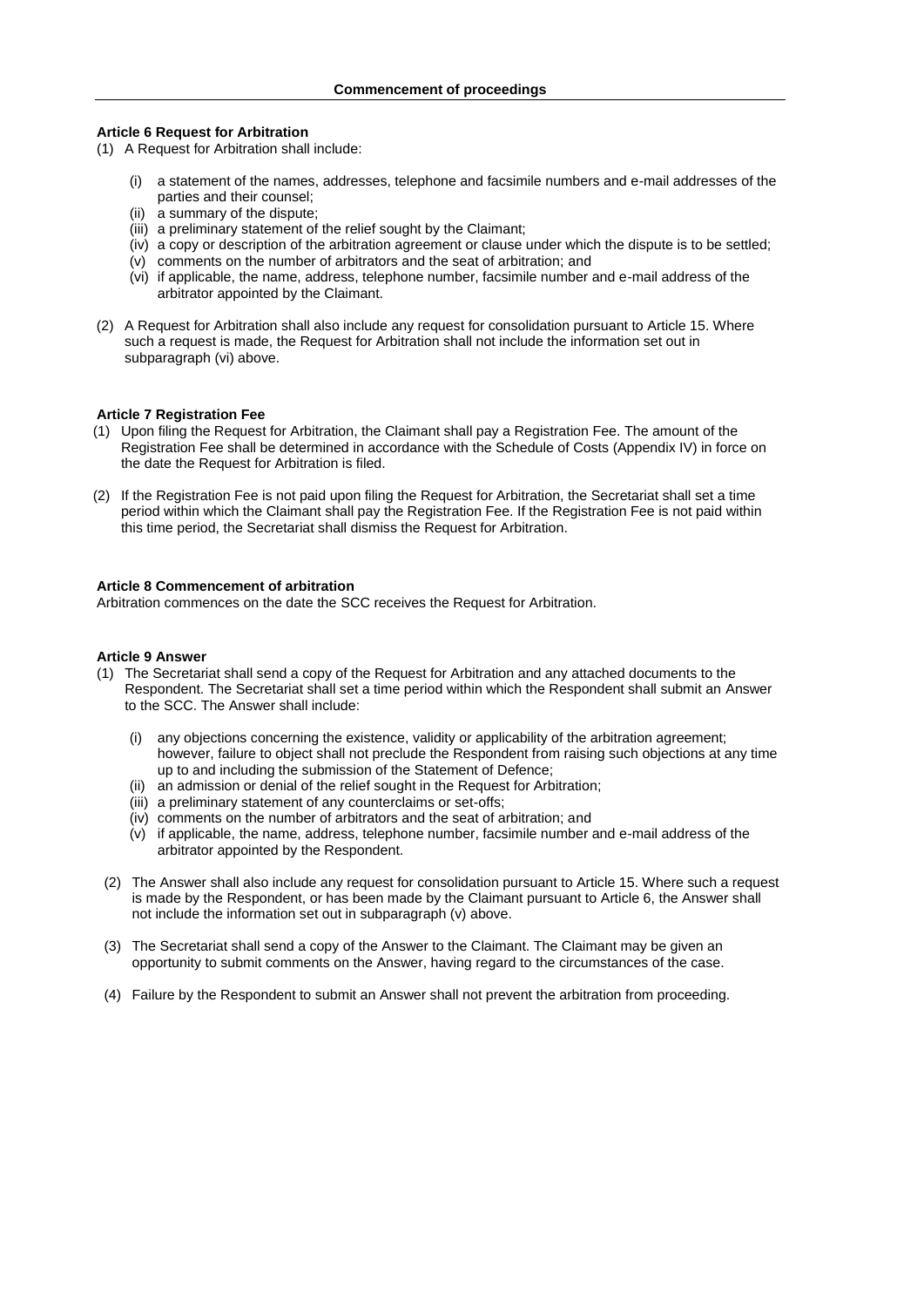#### **Article 10 Request for further details**

- (1) The Board may request further details from either party regarding any of their written submissions to the SCC.
- (2) If the Claimant fails to comply with a request for further details, the Board may dismiss the case.
- (3) If the Respondent fails to comply with a request for further details regarding its counterclaim or set-off, the Board may dismiss the counterclaim or set-off.
- (4) Failure by the Respondent to otherwise comply with a request for further details shall not prevent the arbitration from proceeding.

#### **Article 11 Decisions by the Board**

When necessary the Board shall:

- (i) decide whether the SCC manifestly lacks jurisdiction over the dispute pursuant to Article 12 (i);
- (ii) decide whether to consolidate cases pursuant to Article 15;
- (iii) decide the number of arbitrators pursuant to Article 16;
- (iv) make any appointment of arbitrators pursuant to Article 17;
- (v) decide the seat of arbitration pursuant to Article 25;
- (vi) determine the Advance on Costs pursuant to Article 52; and
- (vii) take other decisions under these Rules.

#### **Article 12 Dismissal**

The Board shall dismiss a case, in whole or in part, if:

- (i) the SCC manifestly lacks jurisdiction over the dispute; or
- (ii) the Advance on Costs is not paid pursuant to Article 52.

#### **Article 13 Joinder of additional parties**

- (1) The Board may, at the request of a party, join one or more additional parties to an arbitration pending under these Rules, provided that:
	- (i) the Board is preliminarily satisfied that all parties, including the additional party, have agreed to arbitrate their disputes under these Rules; and
	- (ii) where claims are made under more than one arbitration agreement, that the requirements of Article 14 (2) are met.
- (2) Unless the Board decides otherwise, a request for joinder made by either party after the submission of the Answer shall not be considered.
- (3) Where the Board decides to grant the request for joinder, it may release any arbitrator already appointed and appoint the entire Arbitral Tribunal, unless all parties, including the additional party, agree otherwise.

#### **Article 14 Multiple contracts in a single arbitration**

- (1) Parties may make claims arising out of or in connection with more than one contract in a single arbitration.
- (2) If any party raises any objections as to whether all of the claims made against it may be determined in a single arbitration, the claims shall proceed in a single arbitration, provided that the Board is preliminarily satisfied that:
	- (i) the arbitration agreements are compatible; and
	- (ii) it may be inferred, having regard to all relevant circumstances, that there is an agreement between all parties to the arbitration that the claims may be determined in a single arbitration.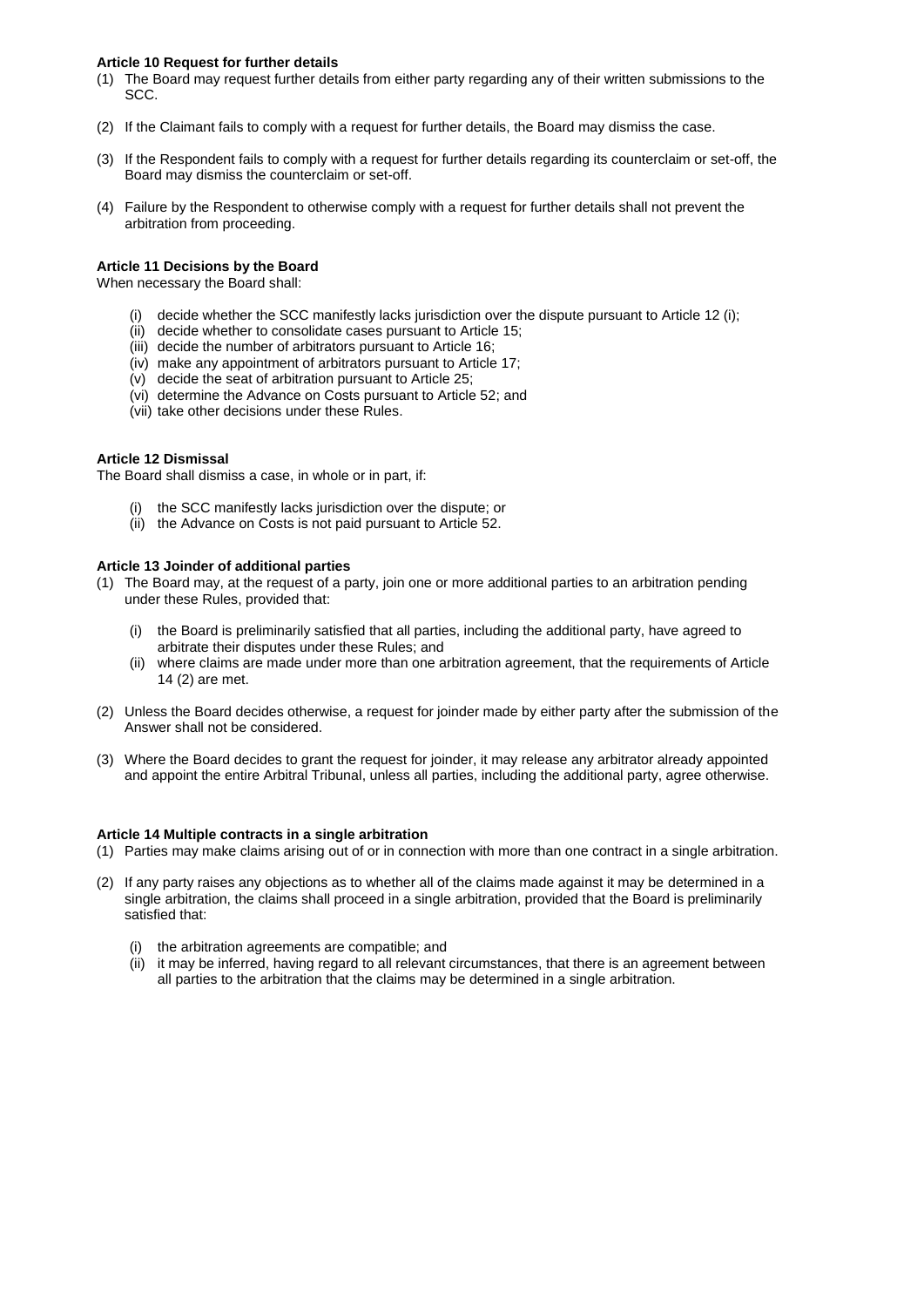#### **Article 15 Consolidation of arbitrations**

- (1) At the request of a party made in the Request for Arbitration or the Answer, the Board may decide to consolidate a newly commenced arbitration with a pending arbitration, if:
	- (i) the parties agree to consolidate;
	- (ii) all the claims are made under the same arbitration agreement; or
	- (iii) where the claims are made under more than one arbitration agreement, [the parties are the same], the Board considers the arbitration agreements to be compatible, and it may be inferred, having regard to all relevant circumstances, that there is an agreement that the claims may be determined in a single arbitration.
- (2) In deciding whether to consolidate, the Board shall consult with the parties and the Arbitral Tribunal and may have regard to:
	- (i) the stage of the pending arbitration;
	- (ii) whether the arbitrations raise common issues of law or fact;
	- (iii) the efficiency and expeditiousness of the proceedings; and
	- (iv) any other relevant circumstances.
- (3) Where the Board decides to consolidate, the Board may release any arbitrator already appointed in the newly commenced arbitration.
- (4) Where the Board decides not to consolidate, the Arbitral Tribunal in the newly commenced arbitration shall be appointed in accordance with Article 17.

#### **Composition of the Arbitral Tribunal**

#### **Article 16 Number of arbitrators**

- (1) The parties may agree on the number of arbitrators.
- (2) Where the parties have not agreed on the number of arbitrators, the Board shall decide whether the Arbitral Tribunal shall consist of a sole arbitrator or three arbitrators, having regard to the complexity of the case, the amount in dispute and any other relevant circumstances.

#### **Article 17 Appointment of arbitrators**

- (1) The parties may agree on a procedure for appointment of the Arbitral Tribunal.
- (2) Where the parties have not agreed on a procedure, or if the Arbitral Tribunal has not been appointed within the time period agreed by the parties or, where the parties have not agreed on a time period, within the time period set by the Board, the appointment shall be made pursuant to paragraphs (3)–(7).
- (3) Where the Arbitral Tribunal is to consist of a sole arbitrator, the parties shall be given 10 days to jointly appoint the arbitrator. If the parties fail to appoint the arbitrator within this time, the Board shall make the appointment.
- (4) Where the Arbitral Tribunal is to consist of more than one arbitrator, each party shall appoint an equal number of arbitrators and the Board shall appoint the Chairperson. Where a party fails to appoint arbitrator(s) within the stipulated time period, the Board shall make the appointment.
- (5) Where there are multiple Claimants or Respondents and the Arbitral Tribunal is to consist of more than one arbitrator, the multiple Claimants, jointly, and the multiple Respondents, jointly, shall appoint an equal number of arbitrators. If either side fails to make such joint appointment, the Board shall appoint the entire Arbitral Tribunal.
- (6) If the parties are of different nationalities, the sole arbitrator or the Chairperson of the Arbitral Tribunal shall be of a different nationality than the parties, unless the parties have agreed otherwise or the Board otherwise deems it appropriate.
- (7) When appointing arbitrators, the Board shall consider the nature and circumstances of the dispute, the applicable law, the seat and language of the arbitration and the nationality of the parties.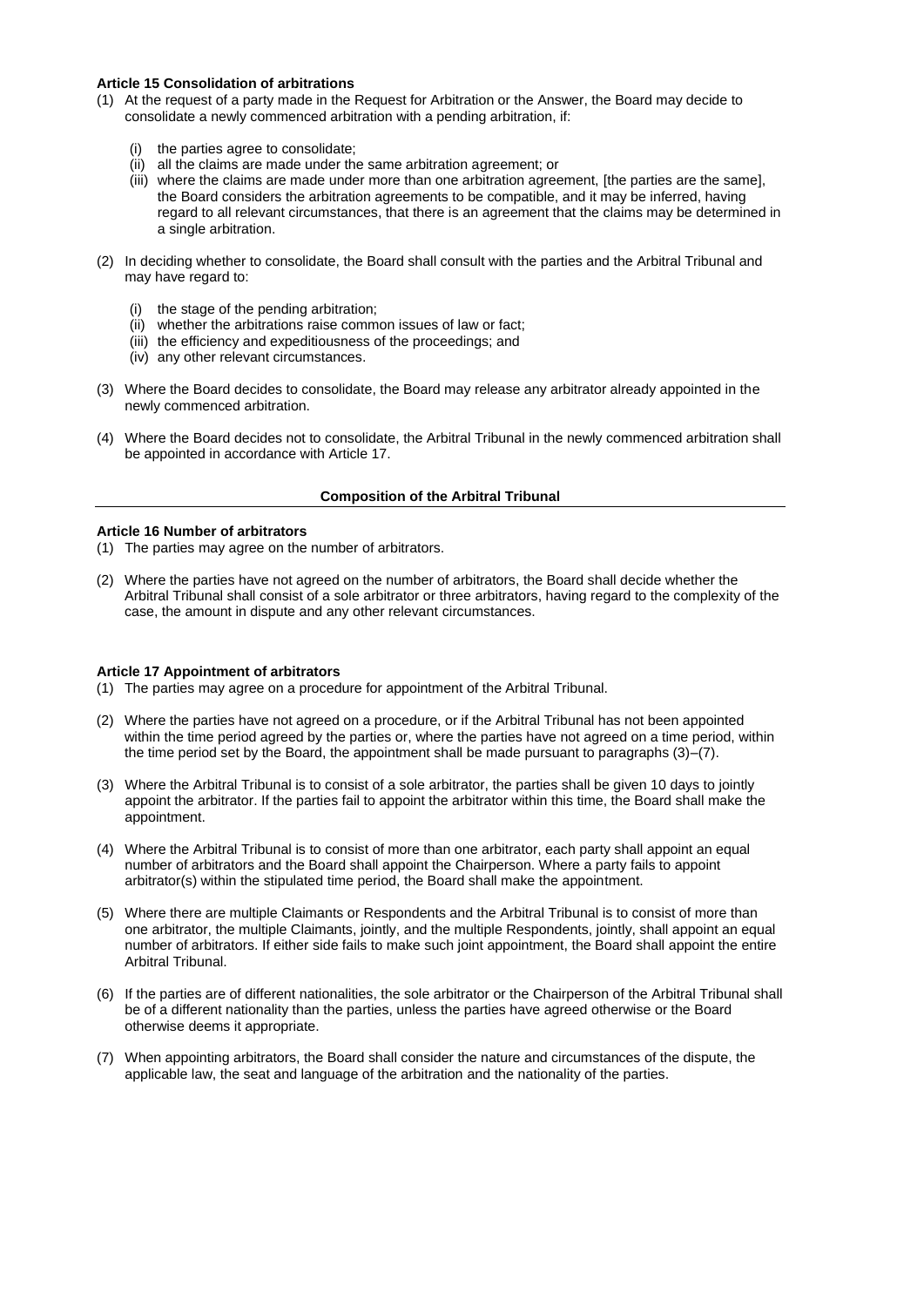#### **Article 18 Impartiality and independence**

- (1) Every arbitrator must be impartial and independent.
- (2) Before being appointed, a prospective arbitrator shall disclose any circumstances that may give rise to justifiable doubts as to the prospective arbitrator's impartiality or independence.
- (3) Once appointed, an arbitrator shall submit to the Secretariat a signed statement of acceptance, availability, impartiality and independence, disclosing any circumstances that may give rise to justifiable doubts as to the arbitrator's impartiality or independence. The Secretariat shall send a copy of the statement of acceptance, availability, impartiality and independence to the parties and the other arbitrators.
- (4) An arbitrator shall immediately inform the parties and the other arbitrators in writing if any circumstances that may give rise to justifiable doubts as to the arbitrator's impartiality or independence arise during the course of the arbitration.

#### **Article 19 Challenge to arbitrators**

- (1) A party may challenge any arbitrator if circumstances exist that give rise to justifiable doubts as to the arbitrator's impartiality or independence or if the arbitrator does not possess the qualifications agreed by the parties.
- (2) A party may only challenge an arbitrator it has appointed, or in whose appointment it has participated, for reasons it becomes aware of after the appointment was made.
- (3) A party wishing to challenge an arbitrator shall submit a written statement to the Secretariat stating the reasons for the challenge, within 15 days from the date the circumstances giving rise to the challenge became known to the party. Failure to challenge an arbitrator within the stipulated time constitutes a waiver of the party's right to make the challenge.
- (4) The Secretariat shall notify the parties and the arbitrators of the challenge and give them an opportunity to submit comments.
- (5) If the other party agrees to the challenge, the arbitrator shall resign. In all other cases, the Board shall take the final decision.

#### **Article 20 Release from appointment**

- (1) The Board shall release an arbitrator from appointment where:
	- the Board accepts the resignation of the arbitrator;
	- (ii) a challenge to the arbitrator under Article 19 is sustained; or
	- (iii) the arbitrator is otherwise unable or fails to perform the arbitrator's functions.
- (2) Before the Board releases an arbitrator, the Secretariat may give the parties and the arbitrators an opportunity to submit comments.

#### **Article 21 Replacement of arbitrators**

- (1) The Board shall appoint a new arbitrator where an arbitrator has been released from appointment pursuant to Article 20, or where an arbitrator has died. If the arbitrator being replaced was appointed by a party, that party shall appoint the new arbitrator, unless the Board otherwise deems it appropriate.
- (2) Where the Arbitral Tribunal consists of three or more arbitrators, the Board may decide that the remaining arbitrators shall proceed with the arbitration. Before the Board takes its decision, the parties and the arbitrators shall be given an opportunity to submit comments. In taking its decision, the Board shall take into account the stage of the arbitration and any other relevant circumstances.
- (3) Where an arbitrator has been replaced, the newly composed Arbitral Tribunal shall decide whether and to what extent the proceedings are to be repeated.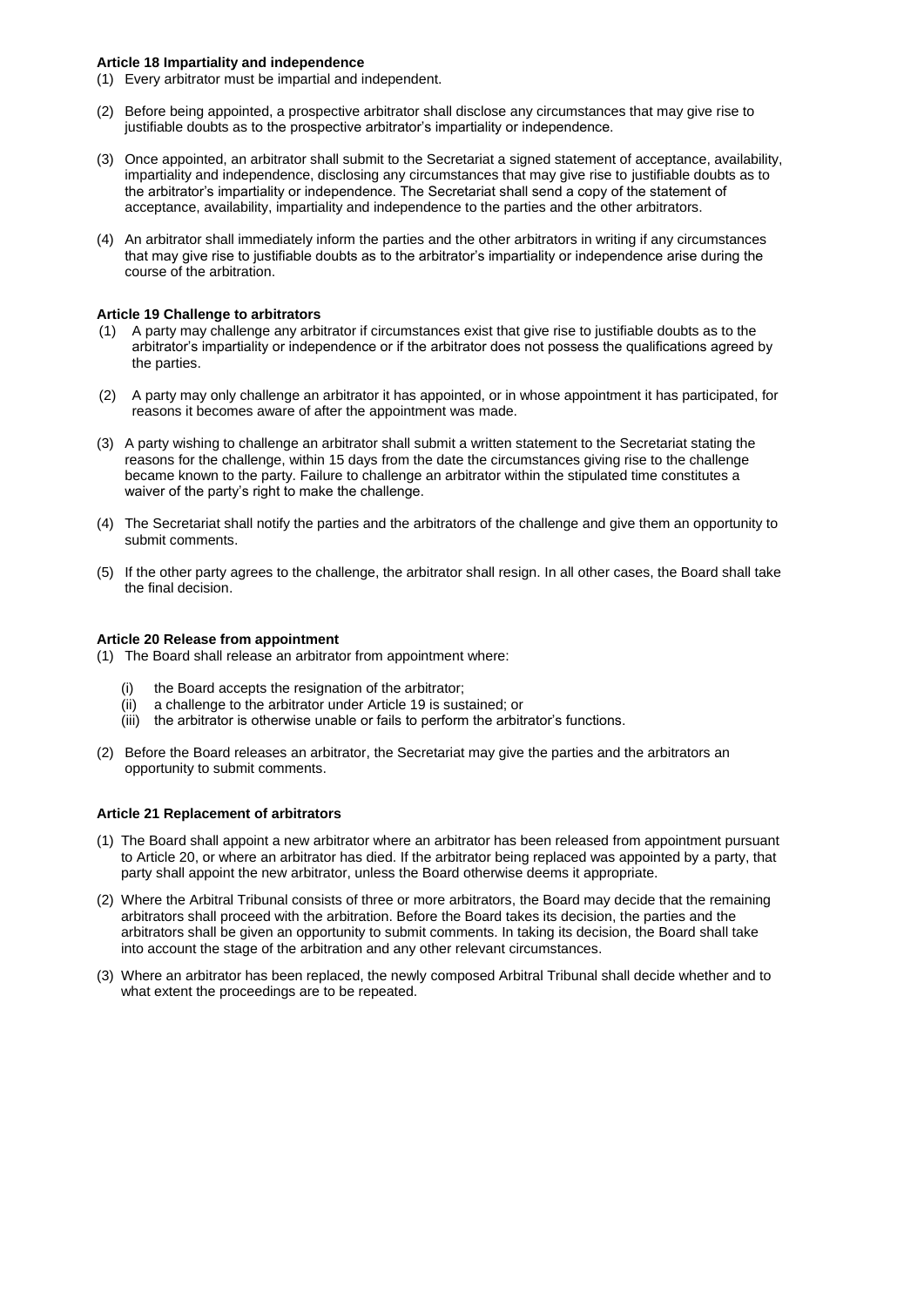#### **Article 22 Referral to the Arbitral Tribunal**

When the Arbitral Tribunal has been appointed and the Advance on Costs has been paid, the Secretariat shall refer the case to the Arbitral Tribunal.

#### **Article 23 Conduct of the arbitration by the Arbitral Tribunal**

- (1) Subject to these Rules and any agreement between the parties, the Arbitral Tribunal may conduct the arbitration in such manner as it considers appropriate.
- (2) In all cases, the Arbitral Tribunal shall conduct the arbitration in an impartial, efficient and expeditious manner, giving each party an equal and reasonable opportunity to present its case.

#### **Article 24 Administrative secretary of the Arbitral Tribunal**

- (1) The Arbitral Tribunal may submit to the SCC a proposal for the appointment of an administrative secretary at any time during the arbitration. The appointment is subject to the approval of the parties.
- (2) The administrative secretary must be impartial and independent. The Arbitral Tribunal shall ensure that the administrative secretary remains impartial and independent at all stages of the arbitration.
- (3) Before being appointed, the proposed administrative secretary shall sign a statement of availability, impartiality and independence disclosing any circumstances that may give rise to justifiable doubts as to the proposed administrative secretary's impartiality or independence.
- (4) A party may request the removal of the administrative secretary based on the procedure set out in Article 19, which shall apply *mutatis mutandis* to a challenge of an administrative secretary. If the Board removes an administrative secretary, the Arbitral Tribunal may propose the appointment of another administrative secretary in accordance with this Article.
- (5) Any fee payable to the administrative secretary shall be paid from the fees of the Arbitral Tribunal.

#### **Article 25 Seat of arbitration**

- (1) Unless agreed upon by the parties, the Board shall decide the seat of arbitration.
- (2) The Arbitral Tribunal may, after consulting the parties, conduct hearings at any place it considers appropriate. The Arbitral Tribunal may meet and deliberate at any place it considers appropriate. The arbitration shall be deemed to have taken place at the seat of arbitration regardless of any hearing, meeting, or deliberation held elsewhere.
- (3) The award shall be deemed to have been made at the seat of arbitration.

#### **Article 26 Language**

- (1) Unless agreed upon by the parties, the Arbitral Tribunal shall determine the language(s) of the arbitration. In so determining, the Arbitral Tribunal shall have due regard to all relevant circumstances and shall give the parties an opportunity to submit comments.
- (2) The Arbitral Tribunal may request that any documents submitted in languages other than those of the arbitration be accompanied by a translation into the language(s) of the arbitration.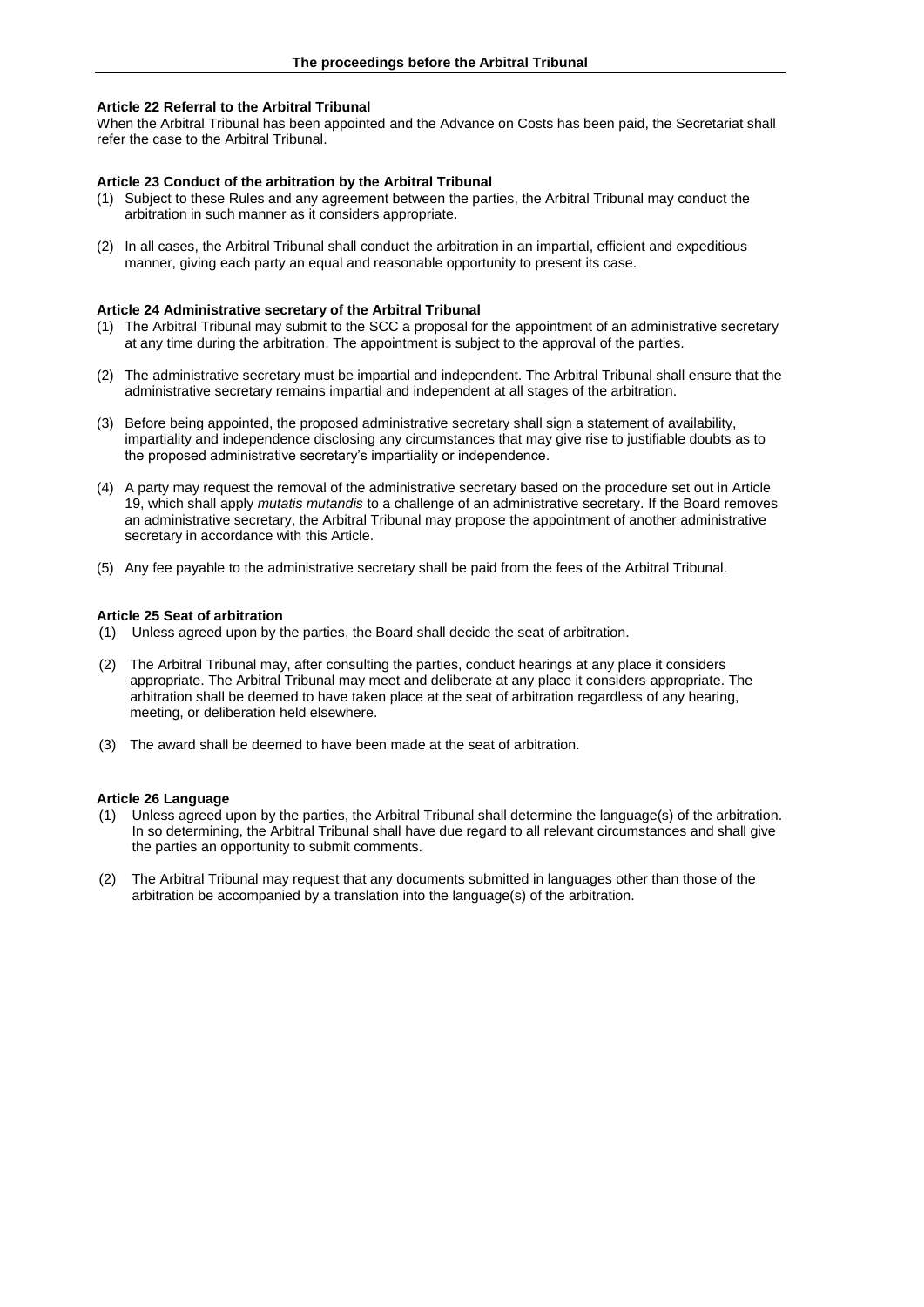#### **Article 27 Applicable law**

- (1) The Arbitral Tribunal shall decide the merits of the dispute on the basis of the law(s) or rules of law agreed upon by the parties. In the absence of such agreement, the Arbitral Tribunal shall apply the law or rules of law that it considers most appropriate.
- (2) Any designation by the parties of the law of a given state shall be deemed to refer to the substantive law of that state, not to its conflict of laws rules.
- (3) The Arbitral Tribunal shall decide the dispute *ex aequo et bono* or as *amiable compositeur* only if the parties have expressly authorised it to do so.

#### **Article 28 Case management conference and provisional timetable**

- (1) After the referral of the case to the Arbitral Tribunal, the Arbitral Tribunal shall promptly hold a case management conference with the parties to organise, schedule and establish procedures for the conduct of the arbitration.
- (2) The case management conference may be conducted in person or by any other means.
- (3) Having regard to the circumstances of the case, the Arbitral Tribunal and the parties shall seek to adopt procedures enhancing the efficiency and expeditiousness of the proceedings.
- (4) During or immediately following the case management conference, the Arbitral Tribunal shall establish a provisional timetable for the conduct of the arbitration, including the date for making the award. The Arbitral Tribunal shall send a copy of the provisional timetable and any subsequent modifications to the parties and to the Secretariat.
- (5) The Arbitral Tribunal may hold further case management conferences as it deems appropriate.

#### **Article 29 Written submissions**

- (1) Within the period determined by the Arbitral Tribunal, the Claimant shall submit a Statement of Claim which shall include, unless previously submitted:
	- (i) the specific relief sought;
	- (ii) the factual and legal basis the Claimant relies on; and
	- (iii) any evidence the Claimant relies on.
- (2) Within the period determined by the Arbitral Tribunal, the Respondent shall submit a Statement of Defence which shall include, unless previously submitted:
	- any objections concerning the existence, validity or applicability of the arbitration agreement;
	- (ii) a statement whether, and to what extent, the Respondent admits or denies the relief sought by the Claimant;
	- (iii) the factual and legal basis the Respondent relies on;
	- (iv) any counterclaim or set-off and the grounds on which it is based; and
	- (v) any evidence the Respondent relies on.
- (3) The Arbitral Tribunal may order the parties to submit additional written submissions.

#### **Article 30 Amendments**

At any time prior to the close of proceedings pursuant to Article 41, a party may amend or supplement its claim, counterclaim, defence or set-off provided its case, as amended or supplemented, is still comprised by the arbitration agreement, unless the Arbitral Tribunal considers it inappropriate to allow such amendment or supplement having regard to the delay in making it, the prejudice to the other party or any other relevant circumstances.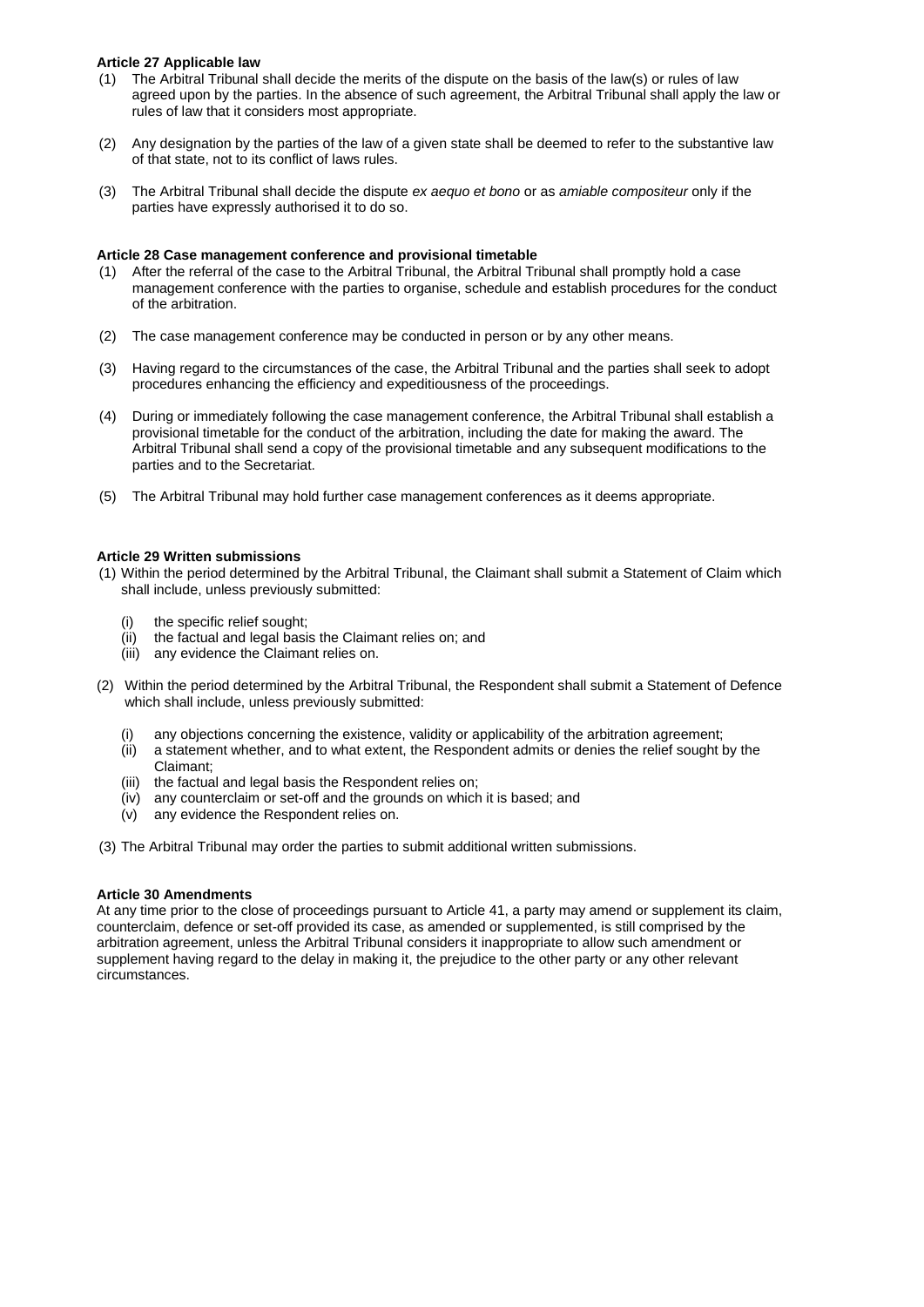#### **Article 31 Evidence**

- (1) The admissibility, relevance, materiality and weight of evidence shall be for the Arbitral Tribunal to determine.
- (2) The Arbitral Tribunal may order a party to identify the documentary evidence it intends to rely on and specify the circumstances intended to be proved by such evidence.
- (3) At the request of a party, or exceptionally on its own motion, the Arbitral Tribunal may order a party to produce any documents or other evidence that may be relevant to the case and material to its outcome.

#### **Article 32 Hearings**

- (1) A hearing shall be held if requested by a party, or if the Arbitral Tribunal deems it appropriate.
- (2) The Arbitral Tribunal shall, in consultation with the parties, determine the date, time and location of any hearing and shall provide the parties with reasonable notice thereof.
- (3) Unless otherwise agreed by the parties, hearings will be held in private.

#### **Article 33 Witnesses**

- (1) In advance of any hearing, the Arbitral Tribunal may order the parties to identify each witness or expert they intend to call and specify the circumstances intended to be proved by each testimony.
- (2) The testimony of witnesses or party-appointed experts may be submitted in the form of signed statements.
- (3) Any witness or expert, on whose testimony a party seeks to rely, shall attend a hearing for examination, unless otherwise agreed by the parties.

#### **Article 34 Experts appointed by the Arbitral Tribunal**

- (1) After consulting the parties, the Arbitral Tribunal may appoint one or more experts to report to it on specific issues set out by the Arbitral Tribunal in writing.
- (2) Upon receipt of a report from an expert it has appointed, the Arbitral Tribunal shall send a copy of the report to the parties and shall give the parties an opportunity to submit written comments on the report.
- (3) Upon the request of a party, the parties shall be given an opportunity to examine any expert appointed by the Arbitral Tribunal at a hearing.

#### **Article 35 Default**

- (1) If the Claimant, without good cause, fails to submit a Statement of Claim in accordance with Article 29, the Arbitral Tribunal shall terminate the proceedings, provided the Respondent has not filed a counterclaim.
- (2) If a party, without good cause, fails to submit a Statement of Defence or other written statement in accordance with Article 29, fails to appear at a hearing, or otherwise fails to avail itself of the opportunity to present its case, the Arbitral Tribunal may proceed with the arbitration and make an award.
- (3) If a party, without good cause, fails to comply with any provision of, or requirement under, these Rules or any procedural order given by the Arbitral Tribunal, the Arbitral Tribunal may draw such inferences as it considers appropriate.

#### **Article 36 Waiver**

A party who, during the arbitration, fails to object without delay to any failure to comply with the arbitration agreement, these Rules or other rules applicable to the proceedings, shall be deemed to have waived the right to object to such failure.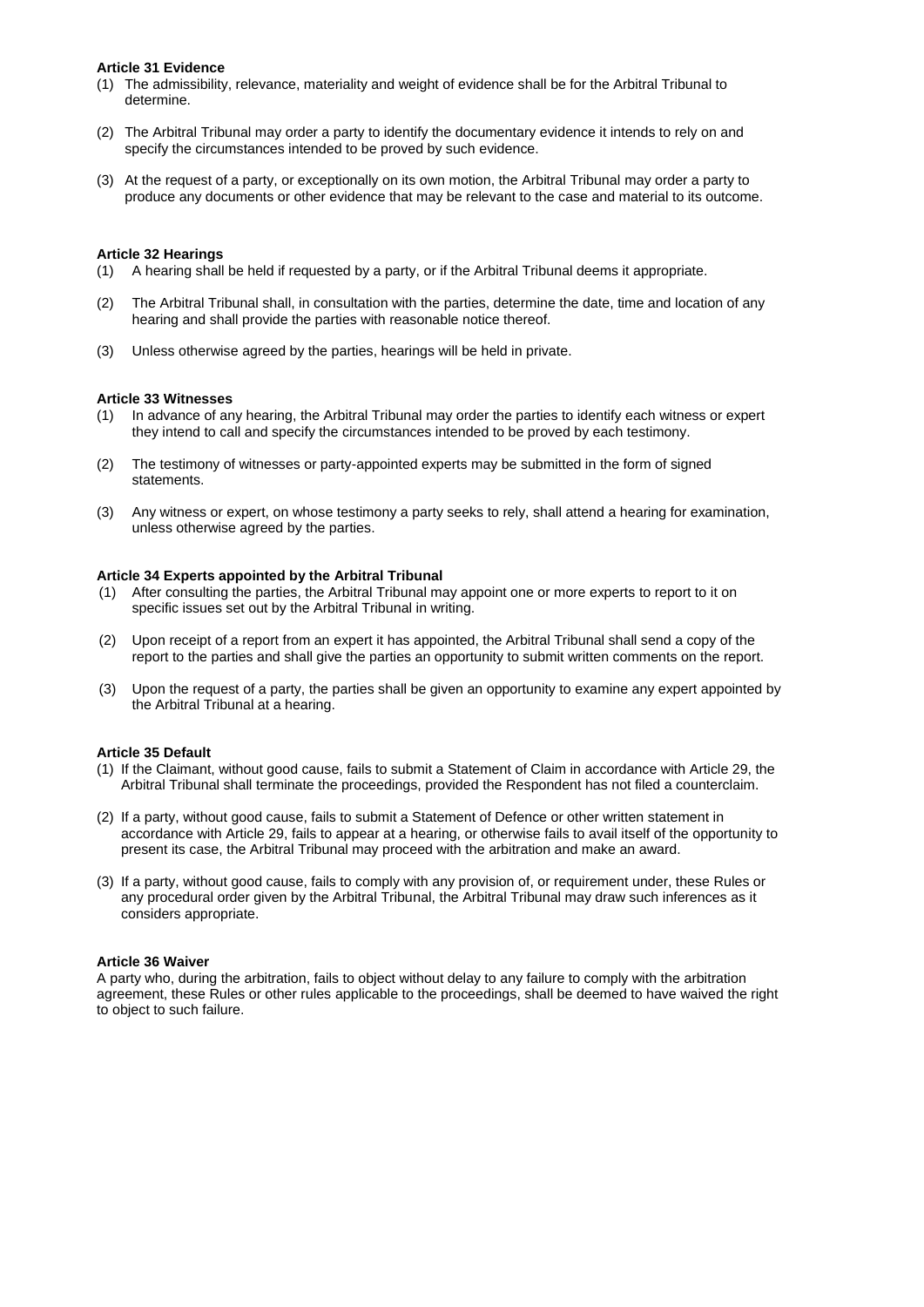#### **Article 37 Interim measures**

- (1) The Arbitral Tribunal may, at the request of a party, grant any interim measures it deems appropriate.
- (2) The Arbitral Tribunal may order the party requesting an interim measure to provide appropriate security in connection with the measure.
- (3) An interim measure shall take the form of an order or an award.
- (4) Provisions with respect to interim measures requested before arbitration has commenced, or before a case has been referred to an Arbitral Tribunal, are set out in Appendix II.
- (5) A request for interim measures made by a party to a judicial authority is not incompatible with the arbitration agreement or with these Rules.

#### **Article 38 Security for costs**

- (1) The Arbitral Tribunal may, at the request of a party, order any claimant or counterclaimant to provide security for costs in any manner the Arbitral Tribunal deems appropriate.
- (2) If a party fails to comply with an order to provide security, the Arbitral Tribunal may stay or dismiss the party's claims in whole or in part.
- (3) Any decision to stay or to dismiss a party's claims shall take the form of an order or an award.

#### **Article 39 Summary procedure**

- (1) A party may request that the Arbitral Tribunal decide one or more issues of fact or law by way of summary procedure, without undertaking every procedural step that might otherwise be adopted for the arbitration.
- (2) A request for summary procedure may concern issues of jurisdiction, admissibility or the merits. It may include, for example, an assertion that:
	- an allegation of fact or law material to the outcome of the case is, on its face, unsustainable;
	- (ii) even if the facts alleged by the other party are assumed to be true, no award could be rendered in favour of that party under the applicable law; or
	- (iii) any issue of fact or law material to the outcome of the case is, for any other reason, suitable to determination by way of summary procedure.
- (3) The request shall specify the grounds relied on and the form of summary procedure proposed, and demonstrate that such procedure is efficient and appropriate in all the circumstances of the case.
- (4) After providing the other party an opportunity to submit comments, the Arbitral Tribunal shall issue an order either dismissing the request or fixing the summary procedure in the form it deems appropriate.
- (5) If the request for summary procedure is granted, the Arbitral Tribunal shall seek to make its order or award on the issues under summary consideration within 60 days of the order fixing the summary procedure.

#### **Article 40 Communications from the Arbitral Tribunal**

Article 5 shall apply to communications from the Arbitral Tribunal.

#### **Article 41 Close of proceedings**

The Arbitral Tribunal shall declare the proceedings closed when it is satisfied that the parties have had a reasonable opportunity to present their cases. In exceptional circumstances, prior to the making of the final award, the Arbitral Tribunal may reopen the proceedings on its own motion, or on the application of a party.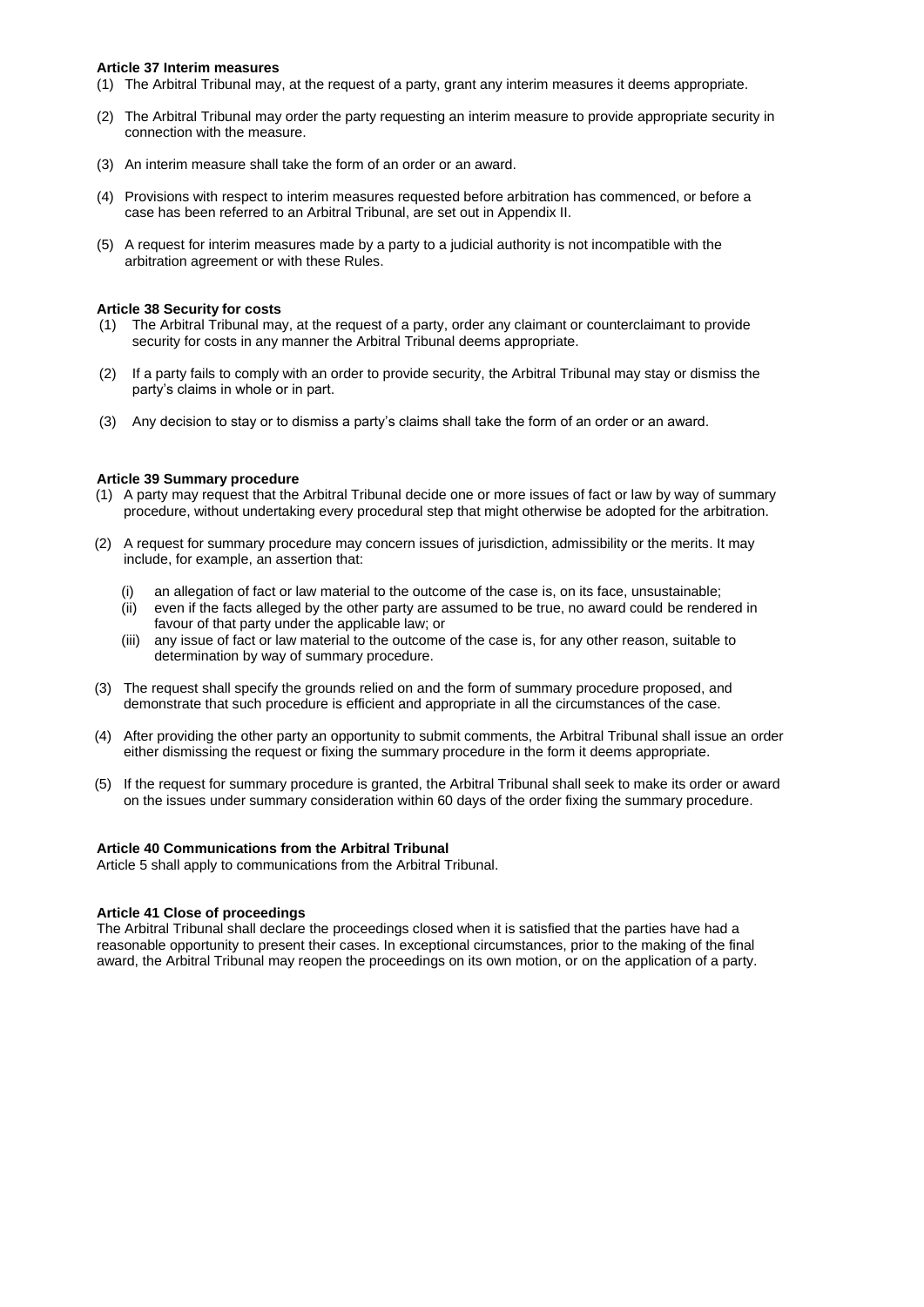#### **Article 42 Awards and decisions**

- (1) Where the Arbitral Tribunal consists of more than one arbitrator, any award or other decision shall be made by a majority of the arbitrators or, failing a majority, by the Chairperson.
- (2) The Arbitral Tribunal may decide that the Chairperson alone may make procedural rulings.

#### **Article 43 Making of awards**

- (1) The Arbitral Tribunal shall make its award in writing, and, unless otherwise agreed by the parties, shall state the reasons upon which the award is based.
- (2) An award shall include the date of the award and the seat of arbitration in accordance with Article 25.
- (3) An award shall be signed by the arbitrators. If an arbitrator fails to sign an award, the signatures of the majority of the arbitrators or, failing a majority, of the Chairperson shall be sufficient, provided that the reason for the omission of the signature is stated in the award.
- (4) The Arbitral Tribunal shall deliver a copy of the award to each of the parties and to the SCC without delay.
- (5) If any arbitrator fails, without good cause, to participate in the deliberations of the Arbitral Tribunal on any issue, such failure will not preclude a decision being taken by the other arbitrators.

#### **Article 44 Time limit for final award**

The final award shall be made no later than six months from the date the arbitration was referred to the Arbitral Tribunal pursuant to Article 22. The Board may extend this time limit upon a reasoned request from the Arbitral Tribunal or if otherwise deemed necessary.

#### **Article 45 Separate award**

The Arbitral Tribunal may decide a separate issue or part of the dispute in a separate award.

#### **Article 46 Settlement or other grounds for termination of the arbitration**

- (1) If the parties reach a settlement before the final award is made, the Arbitral Tribunal may, at the request of both parties, make a consent award recording the settlement.
- (2) If the arbitration is terminated for any other reason before the final award is made, the Arbitral Tribunal shall issue an award recording the termination.

#### **Article 47 Effect of an award**

An award shall be final and binding on the parties when rendered. By agreeing to arbitration under these Rules, the parties undertake to carry out any award without delay.

#### **Article 48 Correction and interpretation of an award**

- (1) Within 30 days of receiving an award, a party may, upon notice to the other party, request that the Arbitral Tribunal correct any clerical, typographical or computational errors in the award, or provide an interpretation of a specific point or part of the award. If the Arbitral Tribunal considers the request justified, it shall make the correction or provide the interpretation within 30 days of receiving the request.
- (2) The Arbitral Tribunal may correct any error of the type referred to in paragraph (1) above on its own motion within 30 days of the date of an award.
- (3) Any correction or interpretation of an award shall be in writing and shall comply with the requirements of Article 43.

#### **Article 49 Additional award**

Within 30 days of receiving an award, a party may, upon notice to the other party, request that the Arbitral Tribunal make an additional award on claims presented in the arbitration but not determined in the award. If the Arbitral Tribunal considers the request justified, it shall make the additional award within 60 days of receipt of the request. When deemed necessary, the Board may extend this 60 day time limit.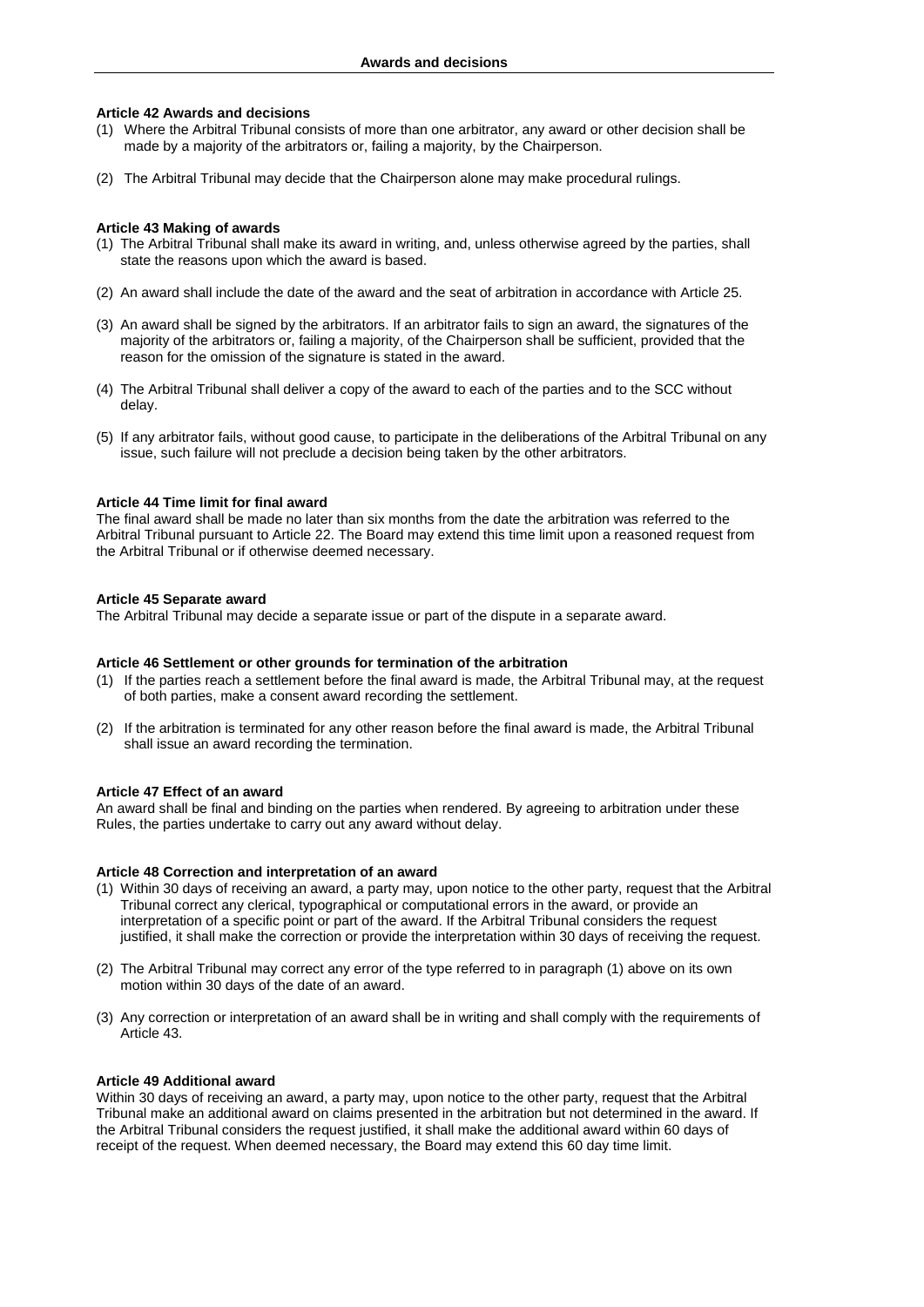#### **Article 50 Costs of the Arbitration**

- (1) The Costs of the Arbitration consist of:
	- (i) the Fees of the Arbitral Tribunal;
	- (ii) the Administrative Fee; and
	- (iii) the expenses of the Arbitral Tribunal and the SCC.
- (2) Before making the final award, the Arbitral Tribunal shall request that the Board finally determine the Costs of the Arbitration. The Board shall finally determine the Costs of the Arbitration in accordance with the Schedule of Costs (Appendix IV) in force on the date of commencement of the arbitration pursuant to Article 8.
- (3) In finally determining the Costs of the Arbitration, the Board shall have regard to the extent to which the Arbitral Tribunal has acted in an efficient and expeditious manner, the complexity of the dispute and any other relevant circumstances.
- (4) If the arbitration is terminated before the final award is made pursuant to Article 46, the Board shall finally determine the Costs of the Arbitration having regard to the stage of the arbitration, the work performed by the Arbitral Tribunal and any other relevant circumstances.
- (5) The Arbitral Tribunal shall include in the final award the Costs of the Arbitration as finally determined by the Board and specify the individual fees and expenses of each member of the Arbitral Tribunal and the SCC.
- (6) Unless otherwise agreed by the parties, the Arbitral Tribunal shall, at the request of a party, apportion the Costs of the Arbitration between the parties, having regard to the outcome of the case, each party's contribution to the efficiency and expeditiousness of the arbitration and any other relevant circumstances.
- (7) The parties are jointly and severally liable to the arbitrator(s) and to the SCC for the Costs of the Arbitration.

#### **Article 51 Costs incurred by a party**

Unless otherwise agreed by the parties, the Arbitral Tribunal may in the final award, at the request of a party, order one party to pay any reasonable costs incurred by another party, including costs for legal representation, having regard to the outcome of the case, each party's contribution to the efficiency and expeditiousness of the arbitration and any other relevant circumstances.

#### **Article 52 Advance on Costs**

- (1) The Board shall determine an amount to be paid by the parties as an Advance on Costs.
- (2) The Advance on Costs shall correspond to the estimated amount of the Costs of Arbitration pursuant to Article 50 (1).
- (3) Each party shall pay half of the Advance on Costs, unless separate advances are determined. Where counterclaims or set-offs are submitted, the Board may decide that each party shall pay the advances on costs corresponding to its claims.
- (4) At the request of the Arbitral Tribunal, or if otherwise deemed necessary, the Board may order parties to pay additional advances during the course of the arbitration.
- (5) If a party fails to make a required payment, the Secretariat shall give the other party an opportunity to do so within a specified period of time. If the payment is not made within that time, the Board shall dismiss the case in whole or in part. If the other party makes the required payment, the Arbitral Tribunal may, at the request of that party, make a separate award for reimbursement of the payment.
- (6) At any stage during the arbitration or after the Award has been made, the Board may draw on the Advance on Costs to cover the Costs of the Arbitration.
- (7) The Board may decide that part of the Advance on Costs may be provided in the form of a bank guarantee or other form of security.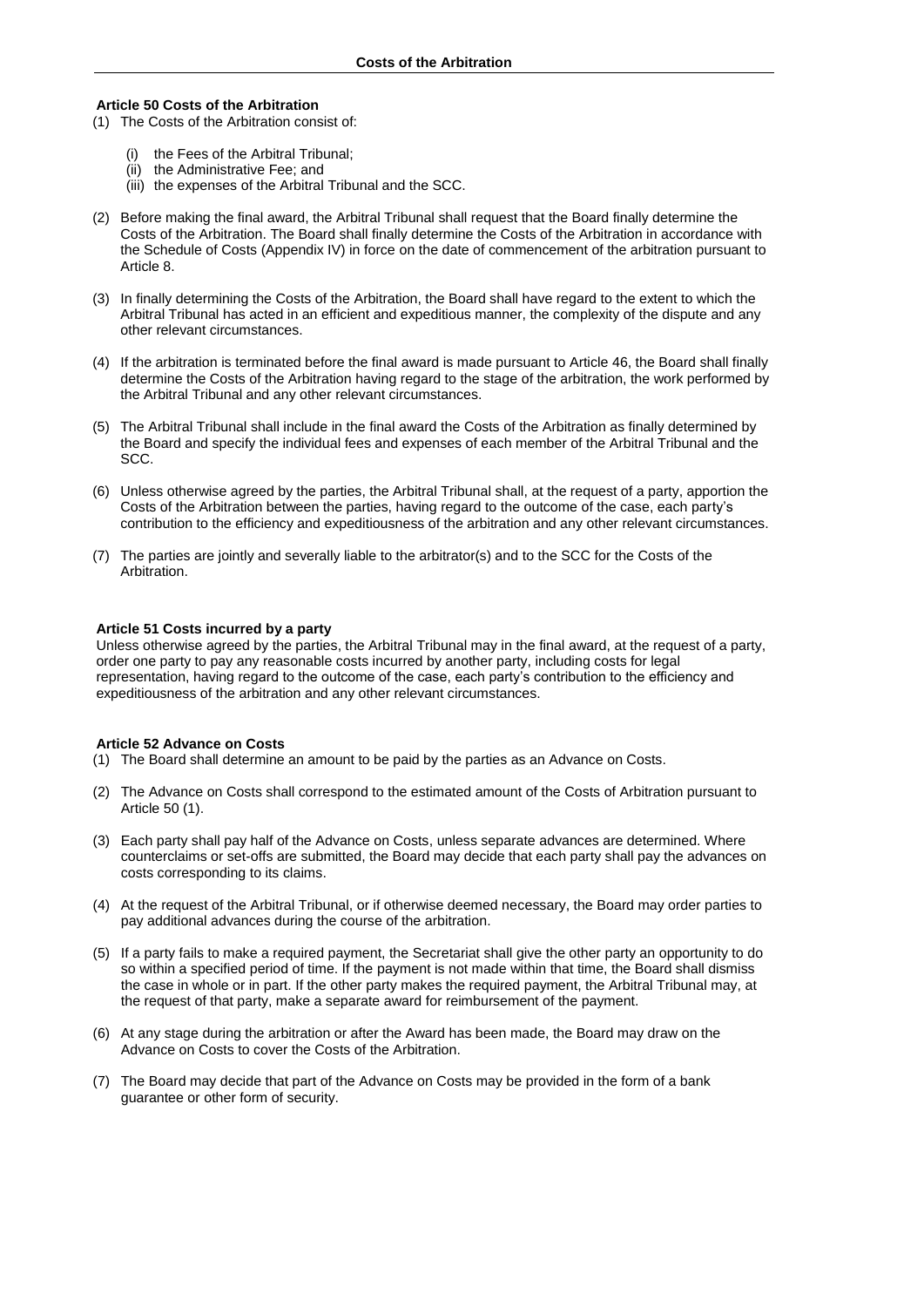#### **Article 53 Exclusion of liability**

Neither the SCC, the arbitrator(s), the administrative secretary of the Arbitral Tribunal, nor any expert appointed by the Arbitral Tribunal, is liable to any party for any act or omission in connection with the arbitration, unless such act or omission constitutes wilful misconduct or gross negligence.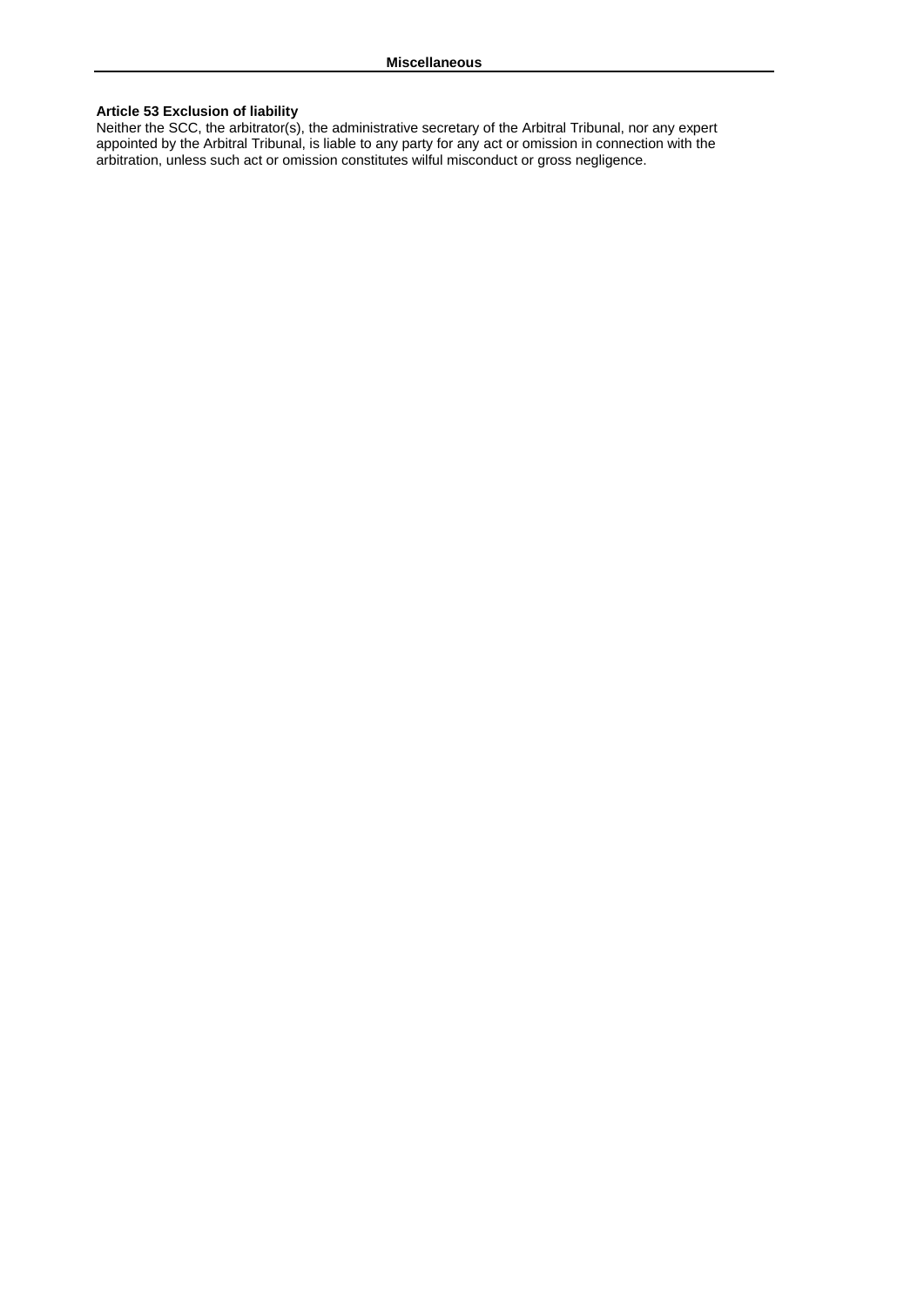#### **Article 1 About the SCC**

The Arbitration Institute of the Stockholm Chamber of Commerce (the "SCC") is a body providing administrative services in relation to the settlement of disputes. The SCC is part of the Stockholm Chamber of Commerce, but is independent in exercising its functions in the administration of disputes. The SCC is composed of a board of directors (the "Board") and a secretariat (the "Secretariat").

#### **Article 2 Function of the SCC**

The SCC does not itself decide disputes. The function of the SCC is to:

- (i) administer domestic and international disputes in accordance with the SCC Rules and other procedures or rules agreed upon by the parties; and
- (ii) provide information concerning arbitration and mediation matters.

#### **Article 3 The Board**

The Board shall be composed of one chairperson, a maximum of three vice-chairpersons and a maximum of 12 additional members. The Board shall include both Swedish and non-Swedish nationals.

#### **Article 4 Appointment of the Board**

The Board shall be appointed by the Board of Directors of the Stockholm Chamber of Commerce (the "Board of Directors"). The members of the Board shall be appointed for a period of three years and, unless exceptional circumstances apply, are only eligible for re-appointment in their respective capacities for one further three year period.

#### **Article 5 Removal of a member of the Board**

In exceptional circumstances, the Board of Directors may remove a member of the Board. If a member resigns or is removed during a term of office, the Board of Directors shall appoint a new member for the remainder of the term.

#### **Article 6 Function of the Board**

The function of the Board is to take the decisions required of the SCC in administering disputes under the SCC Rules and any other rules or procedures agreed upon by the parties. Such decisions include decisions on the jurisdiction of the SCC, determination of advances on costs, appointment of arbitrators, decisions upon challenges to arbitrators, removal of arbitrators and the fixing of arbitration costs.

#### **Article 7 Decisions by the Board**

Two members of the Board form a quorum. If a majority is not attained, the Chairperson has the casting vote. The Chairperson or a Vice Chairperson may take decisions on behalf of the Board in urgent matters. A committee of the Board may be appointed to take certain decisions on behalf of the Board. The Board may delegate decisions to the Secretariat, including decisions on advances on costs, extension of time for rendering an award, dismissal for non-payment of registration fee, release of arbitrators and fixing of arbitration costs. Decisions by the Board are final.

#### **Article 8 The Secretariat**

The Secretariat acts under the direction of a Secretary General. The Secretariat carries out the functions assigned to it under the SCC Rules. The Secretariat may also take decisions delegated to it by the Board.

#### **Article 9 Procedures**

The SCC shall maintain the confidentiality of the arbitration and the award and shall deal with the arbitration in an impartial, efficient and expeditious manner.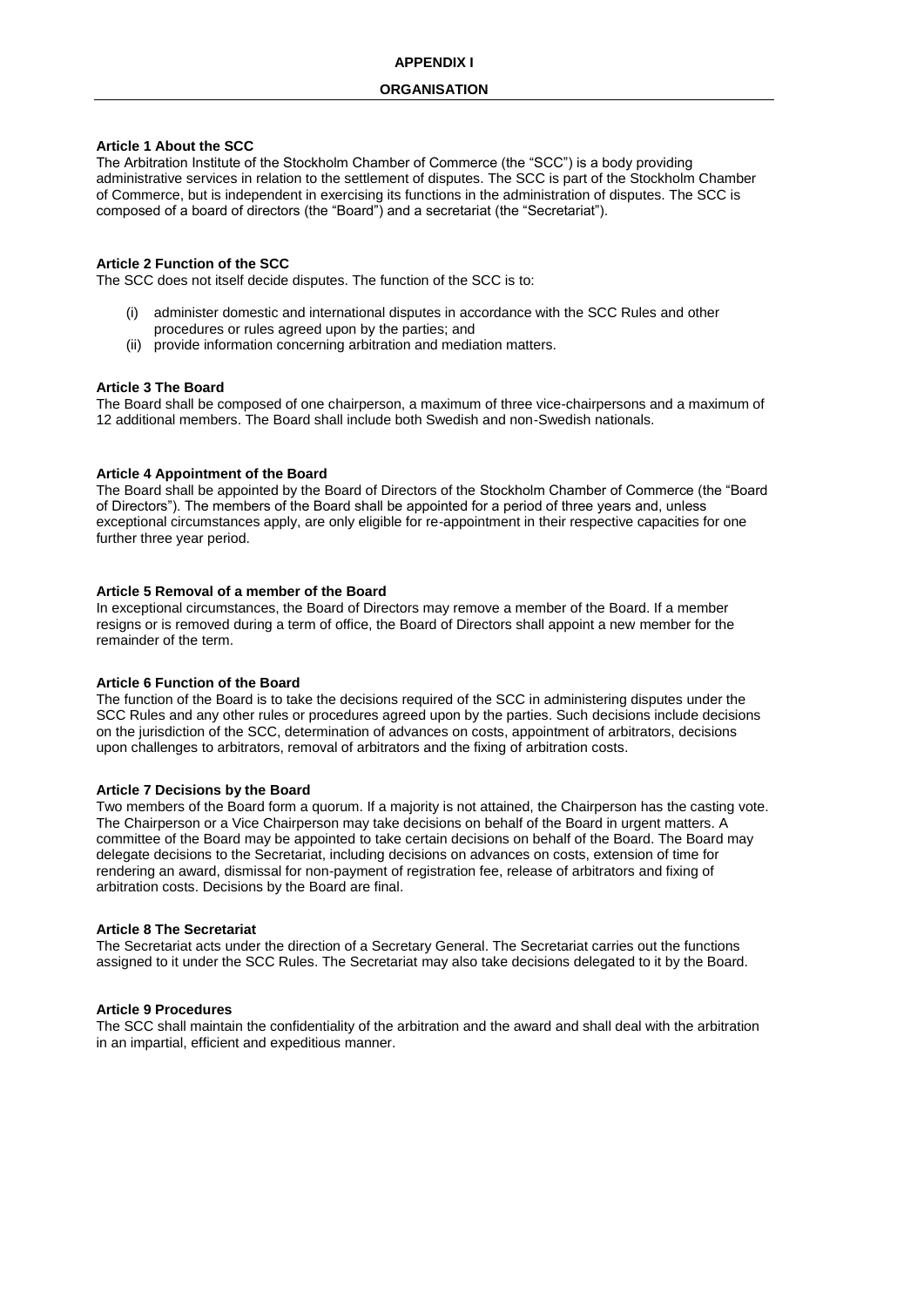#### **EMERGENCY ARBITRATOR**

#### **Article 1 Emergency Arbitrator**

- (1) A party may apply for the appointment of an Emergency Arbitrator until the case has been referred to an Arbitral Tribunal pursuant to Article 22 of the Arbitration Rules.
- (2) The powers of the Emergency Arbitrator shall be those set out in Article 37 (1)-(3) of the Arbitration Rules. Such powers terminate on referral of the case to an Arbitral Tribunal pursuant to Article 22 of the Arbitration Rules, or when an emergency decision ceases to be binding according to Article 9 (4) of this Appendix.

#### **Article 2 Application for the appointment of an Emergency Arbitrator**

An application for the appointment of an Emergency Arbitrator shall include:

- (i) a statement of the names, addresses, telephone and facsimile numbers and e-mail addresses of the parties and their counsel;
- (ii) a summary of the dispute;
- (iii) a statement of the interim relief sought and the reasons therefor;
- (iv) a copy or description of the arbitration agreement or clause under which the dispute is to be settled;
- (v) comments on the seat of the emergency proceedings, the applicable law(s) and the language(s) of the proceedings; and
- (vi) proof of payment of the costs for the emergency proceedings pursuant to Article 10 (1)-(2) of this Appendix.

#### **Article 3 Notice**

As soon as an application for the appointment of an Emergency Arbitrator has been received, the Secretariat shall send the application to the other party.

#### **Article 4 Appointment of the Emergency Arbitrator**

- (1) The Board shall seek to appoint an Emergency Arbitrator within 24 hours of receipt of the application.
- (2) An Emergency Arbitrator shall not be appointed if the SCC manifestly lacks jurisdiction over the dispute.
- (3) Article 19 of the Arbitration Rules applies to the challenge of an Emergency Arbitrator, except that a challenge must be made within 24 hours from the time the circumstances giving rise to the challenge became known to the party.
- (4) An Emergency Arbitrator may not act as an arbitrator in any future arbitration relating to the dispute, unless otherwise agreed by the parties.

#### **Article 5 Seat of the emergency proceedings**

The seat of the emergency proceedings shall be that which has been agreed upon by the parties as the seat of the arbitration. If the seat of the arbitration has not been agreed by the parties, the Board shall determine the seat of the emergency proceedings.

#### **Article 6 Referral to the Emergency Arbitrator**

Once an Emergency Arbitrator has been appointed, the Secretariat shall promptly refer the application to the Emergency Arbitrator.

#### **Article 7 Conduct of the emergency proceedings**

Article 23 of the Arbitration Rules shall apply to the emergency proceedings, taking into account the urgency inherent in such proceedings.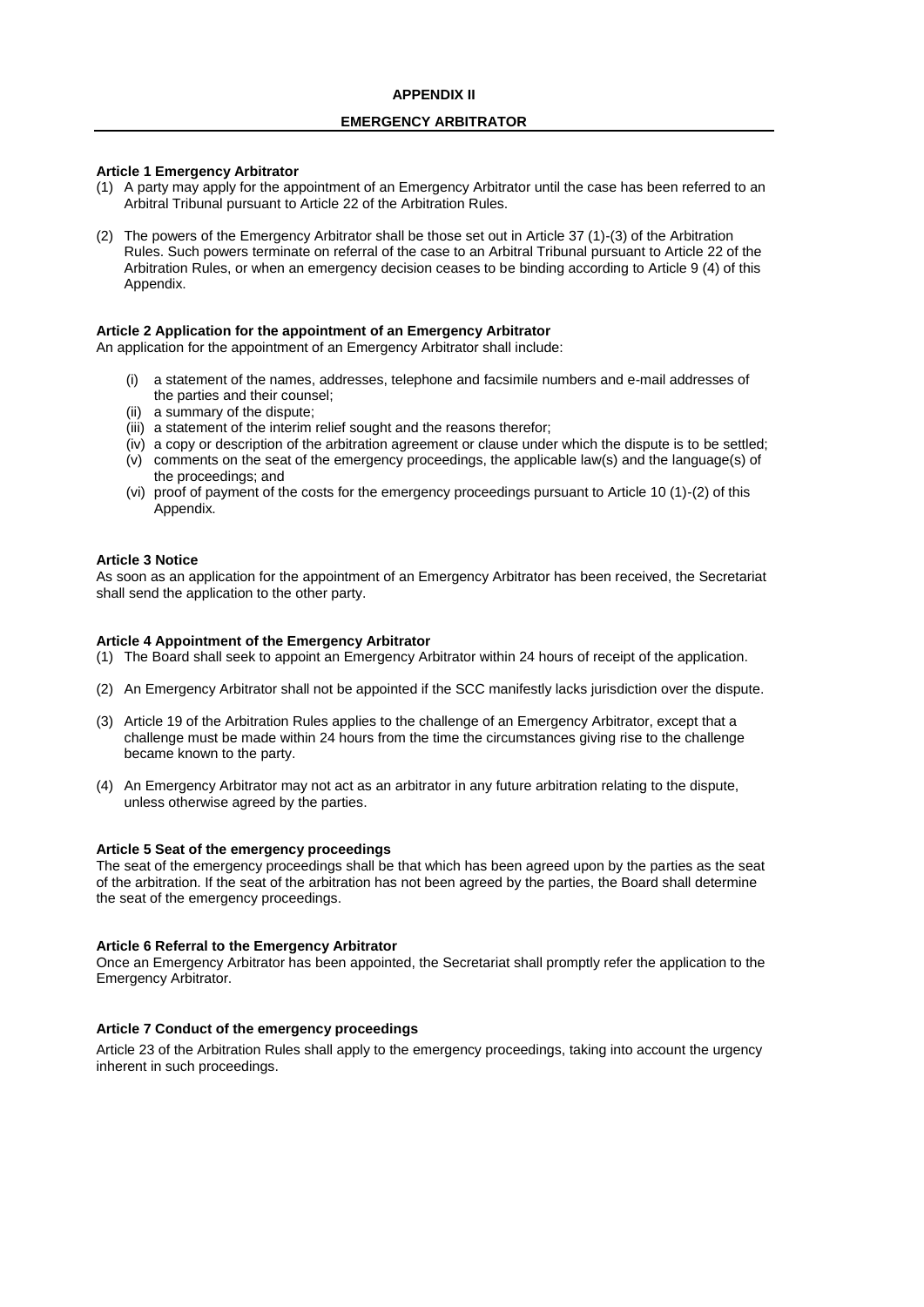#### **Article 8 Emergency decisions on interim measures**

- (1) Any emergency decision on interim measures shall be made no later than 5 days from the date the application was referred to the Emergency Arbitrator pursuant to Article 6 of this Appendix. The Board may extend this time limit upon a reasoned request from the Emergency Arbitrator, or if otherwise deemed necessary.
- (2) Any emergency decision on interim measures shall:
	- (i) be made in writing;
	- (ii) state the date when it was made, the seat of the emergency proceedings and the reasons upon which the decision is based; and
	- (iii) be signed by the Emergency Arbitrator.
- (3) The Emergency Arbitrator shall promptly deliver a copy of the emergency decision to each of the parties and to the SCC.

#### **Article 9 Binding effect of emergency decisions**

- (1) An emergency decision shall be binding on the parties when rendered.
- (2) At the reasoned request of a party, the Emergency Arbitrator may amend or revoke the emergency decision.
- (3) By agreeing to arbitration under the Arbitration Rules, the parties undertake to comply with any emergency decision without delay.
- (4) The emergency decision ceases to be binding if:
	- (i) the Emergency Arbitrator or an Arbitral Tribunal so decides;
	- (ii) an Arbitral Tribunal makes a final award;
	- (iii) arbitration is not commenced within 30 days from the date of the emergency decision; or
	- (iv) the case is not referred to an Arbitral Tribunal within 90 days from the date of the emergency decision.
- (5) An Arbitral Tribunal is not bound by the decision(s) and reasons of the Emergency Arbitrator.

#### **Article 10 Costs of the emergency proceedings**

- (1) The party applying for the appointment of an Emergency Arbitrator shall pay the costs set out in subparagraphs (2) (i) and (ii) below upon filing the application.
- (2) The costs of the emergency proceedings include:
	- (i) the fee of the Emergency Arbitrator, which amounts to EUR [ ];
	- (ii) the application fee of EUR [ ];
	- (iii) the expenses of the Emergency Arbitrator; and
	- (iv) the reasonable costs incurred by the parties, including costs for legal representation.
- (3) At the request of the Emergency Arbitrator, or if otherwise deemed appropriate, the Board may decide to increase or reduce the costs set out in subparagraphs (2) (i) and (ii) above, having regard to the nature of the case, the work performed by the Emergency Arbitrator and the SCC and any other relevant circumstances.
- (4) If payment of the costs set out in subparagraphs (2) (i) and (ii) above is not made in due time, the Secretariat shall dismiss the application.
- (5) At the request of a party, the Emergency Arbitrator shall in the emergency decision apportion the costs of the emergency proceedings between the parties.
- (6) The Emergency Arbitrator shall apply the principles of Article 50 (6) when apportioning the costs of the emergency proceedings.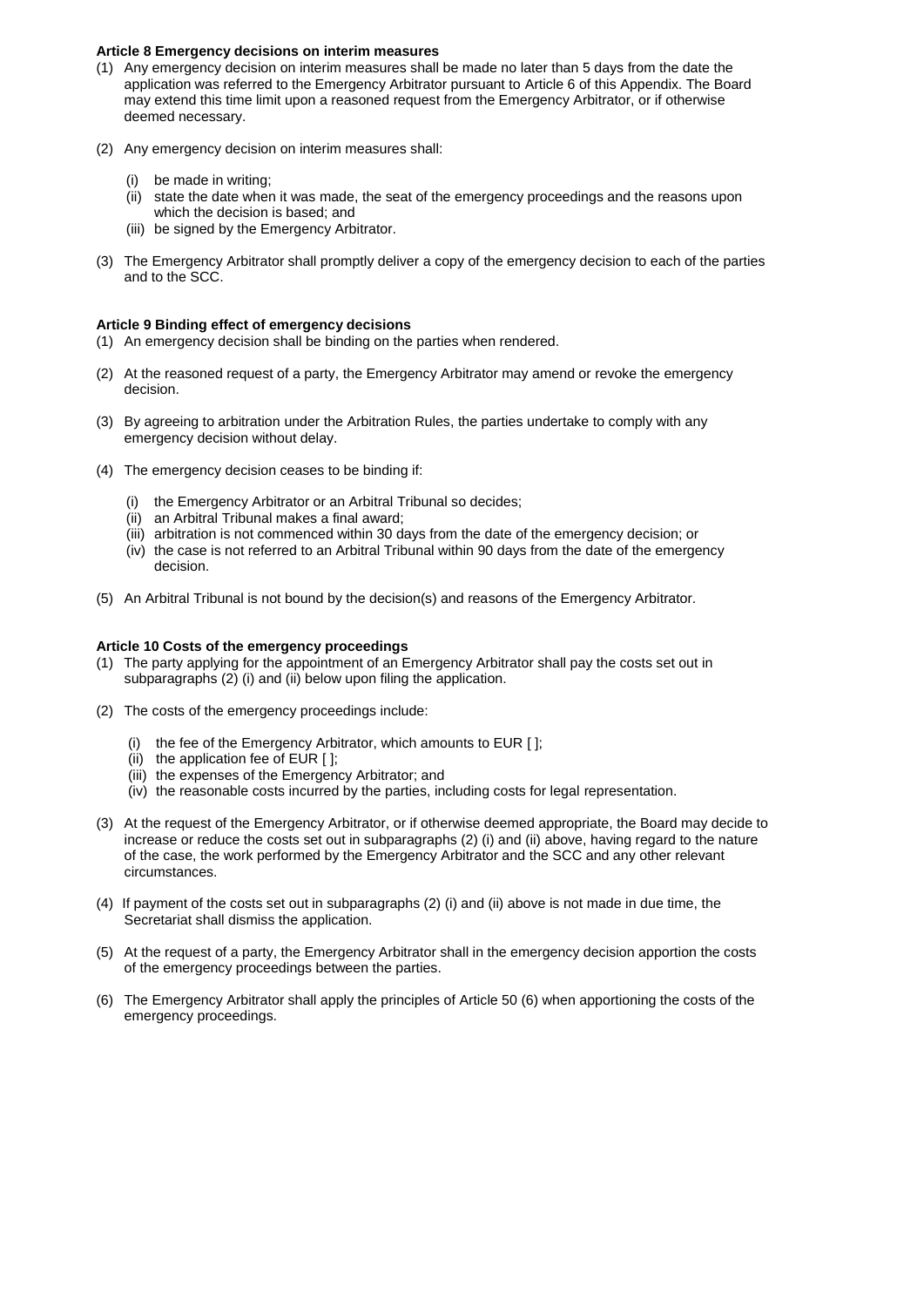#### **INVESTMENT DISPUTES**

#### **Article 1 Scope of application**

The articles contained in this Appendix apply to cases based on a treaty providing for arbitration of disputes between an investor and a state.

#### **Article 2 Number of arbitrators**

- (1) The parties may agree on the number of arbitrators.
- (2) Where the parties have not agreed on the number of arbitrators, the Arbitral Tribunal shall consist of three arbitrators, unless the Board, taking into account the complexity of the case, the amount in dispute and any other relevant circumstances, decides that the dispute is to be decided by a sole arbitrator.

#### **Article 3 Submission by a Third Person**

- (1) Any person that is neither a disputing party nor a non-disputing treaty Party ("Third Person") may apply to the Arbitral Tribunal for permission to make a written submission in the arbitration.
- (2) All such applications shall:
	- (i) be made in a language of the arbitration;
	- (ii) identify and describe the Third Person, including where relevant its membership and legal status, its general objectives, the nature of its activities and any parent or other affiliated organization, and any other entity or person that directly or indirectly controls the Third Person;
	- (iii) disclose any direct or indirect affiliation with any party to the arbitration;
	- (iv) identify any government, organization or person that has directly or indirectly provided any financial or other assistance in preparing the submission;
	- (v) specify the nature of the interest that the Third Person has in the arbitration; and
	- (vi) identify the specific issues of fact or law in the arbitration that the Third Person wishes to address in its submission.
- (3) In determining whether to allow such a submission, and after consulting the disputing parties, the Arbitral Tribunal shall have regard to:
	- (i) the nature and significance of the interest of the Third Person in the arbitration;
	- (ii) whether the submission would assist the Arbitral Tribunal in determining a material factual or legal issue in the arbitration by bringing a perspective, particular knowledge or insight that is distinct from or broader than that of the disputing parties; and
	- (iii) any other relevant circumstances.
- (4) The Arbitral Tribunal may, after consulting the disputing parties, invite a Third Person to make a written submission on a material factual or legal issue in the arbitration. The Arbitral Tribunal shall not draw any inference from the absence of any submission or response to an invitation.
- (5) If permission is granted or an invitation by the Arbitral Tribunal accepted, the submission filed by the Third Person shall:
	- (i) be made in a language of the arbitration; and
	- (ii) set out a precise statement of the Third Person's position on the identified issue(s), in no case longer than as authorized by the Arbitral Tribunal.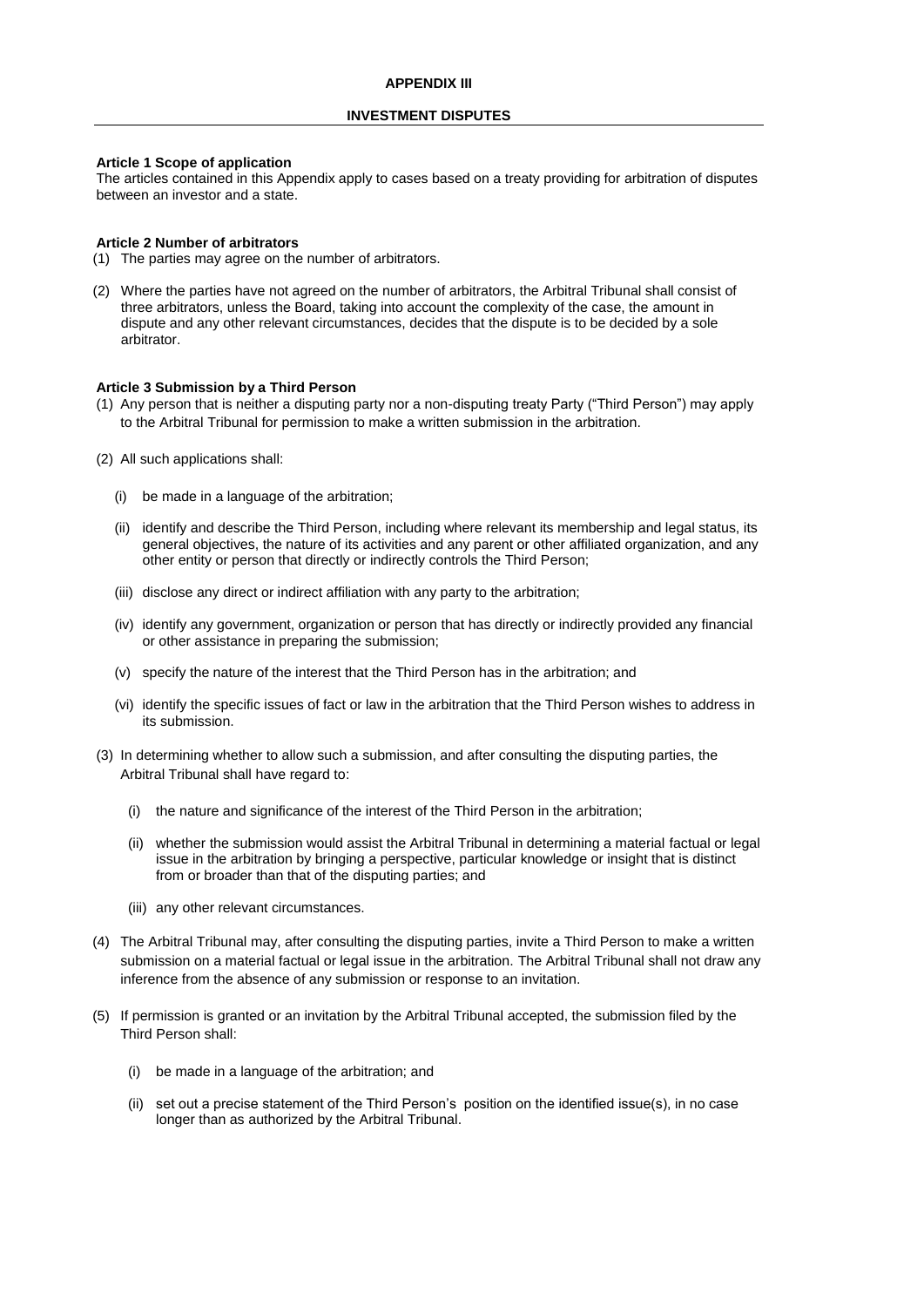- (6) For the purposes of preparing its written submission, a Third Person may apply to the Arbitral Tribunal for access to submissions and evidence filed in the arbitration. The Arbitral Tribunal shall consult the disputing parties before ruling on the application, and shall take into account, and where appropriate safeguard, any confidentiality of the information in question.
- (7) The Arbitral Tribunal may, at the request of a disputing party, or on its own initiative:
	- (i) request further details from the Third Person regarding the written submission;
	- (ii) require that the Third Person attend a hearing to elaborate or be examined on its submission.
- (8) The Arbitral Tribunal shall ensure that the disputing parties are given a reasonable opportunity to present their observations on any submission by any Third Person.
- (9) The Arbitral Tribunal shall ensure that any Third Person submission does not disrupt or unduly burden the arbitral proceedings or unduly prejudice any disputing party.
- (10) The Arbitral Tribunal may, as a condition for allowing a Third Person to make a submission, require that the Third Person provide security for reasonable legal or other costs expected to be incurred by the disputing parties as a result of the submission.

#### **Article 4 Submission by a non-disputing treaty Party**

- (1) Subject to Article 3 (9) of this Appendix, as applied by Article 4 (4) below, the Arbitral Tribunal shall allow or, after consulting the disputing parties, may invite, submissions on material issues of treaty interpretation from a non-disputing treaty Party.
- (2) The Arbitral Tribunal, after consulting the disputing parties, may allow or invite submissions from a nondisputing treaty Party on other material issues in the arbitration. In determining whether to allow or invite such submissions, the Arbitral Tribunal shall have regard to:
	- (i) the matters referred to in Article 3 (3) of this Appendix;
	- (ii) the need to avoid submissions appearing to support the investor's claim in a manner tantamount to diplomatic protection; and
	- (iii) any other relevant circumstances.
- (3) The Arbitral Tribunal shall not draw any inference from the absence of any submission or response to any invitation pursuant to paragraphs (1) or (2) above.
- (4) Article 3 (5)-(9) of this Appendix shall apply equally to any submission by a non-disputing treaty Party.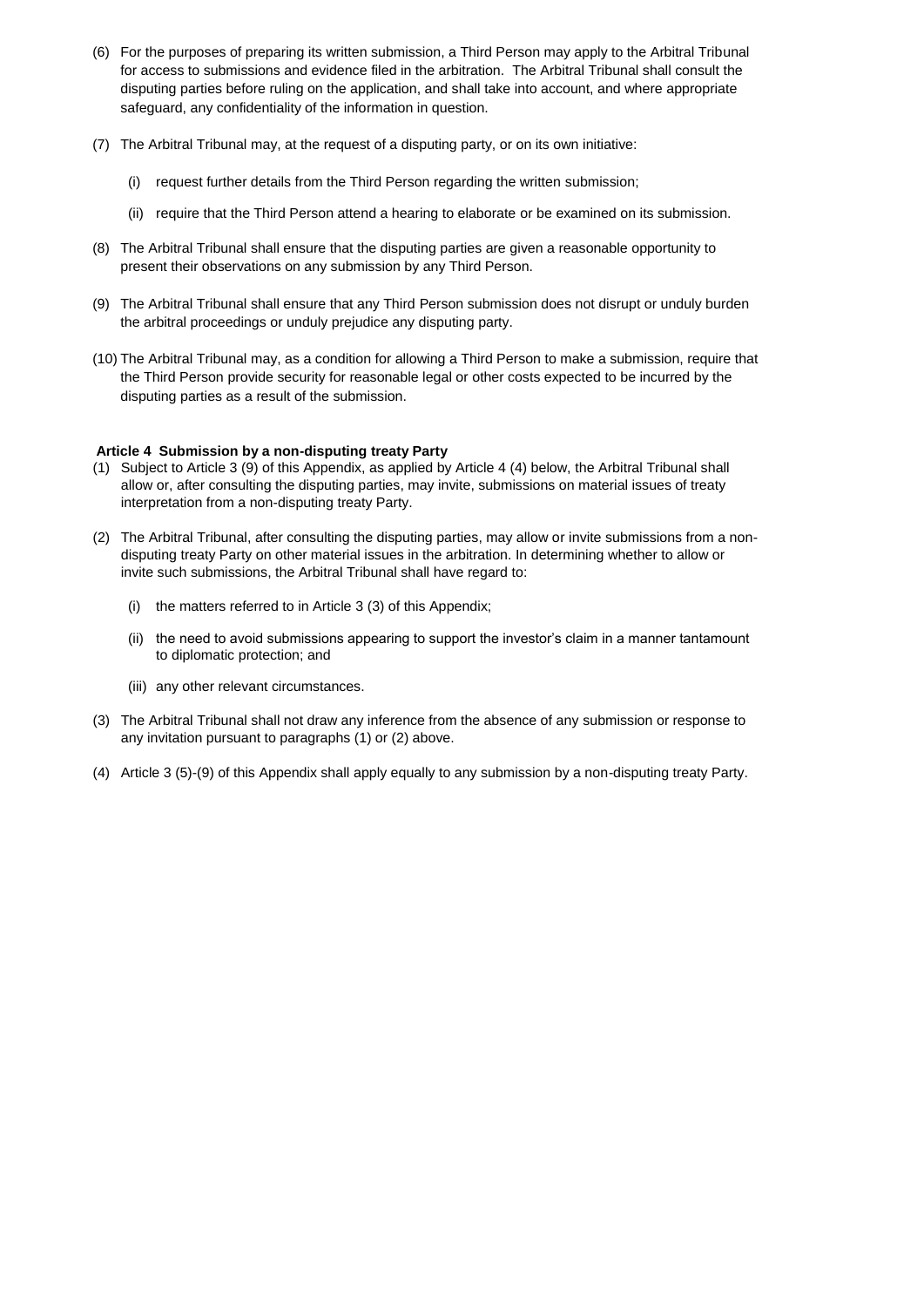#### **APPENDIX IV**

#### **SCHEDULE OF COSTS**

#### **Arbitration Costs**

#### **Article 1 Registration Fee**

- (1) The Registration Fee referred to in Article 7 of the Arbitration Rules is EUR [ ].
- (2) The Registration Fee is non-refundable and constitutes a part of the Administrative Fee in Article 3 below. The Registration Fee shall be credited to the Advance on Costs to be paid by the Claimant pursuant to Article 52 of the Arbitration Rules.

#### **Article 2 Fees of the Arbitral Tribunal**

- (1) The Board shall determine the fee of a Chairperson or sole arbitrator based on the amount in dispute in accordance with the table below.
- (2) Co-arbitrators shall each receive 60 per cent of the fee of the Chairperson. After consultation with the Arbitral Tribunal, the Board may decide that a different percentage shall apply.
- (3) The amount in dispute shall be the aggregate value of all claims, counterclaims and set-offs. Where the amount in dispute cannot be ascertained, the Board shall determine the Fees of the Arbitral Tribunal taking all relevant circumstances into account.
- (4) In exceptional circumstances, the Board may deviate from the amounts set out in the table.

#### **Article 3 Administrative Fee**

- (1) The Administrative Fee shall be determined in accordance with the table below.
- (2) The amount in dispute shall be the aggregate value of all claims, counterclaims and set-offs. Where the amount in dispute cannot be ascertained, the Board shall determine the Administrative Fee taking all relevant circumstances into account.
- (3) In exceptional circumstances, the Board may deviate from the amounts set out in the table.

#### **Article 4 Expenses**

In addition to the Fees of the arbitrator(s) and the Administrative Fee, the Board shall fix an amount to cover any reasonable expenses incurred by the arbitrator(s) and the SCC. The expenses of the arbitrator(s) may include the fee and expenses of any expert appointed by the Arbitral Tribunal pursuant to Article 34 of the Arbitration Rules.